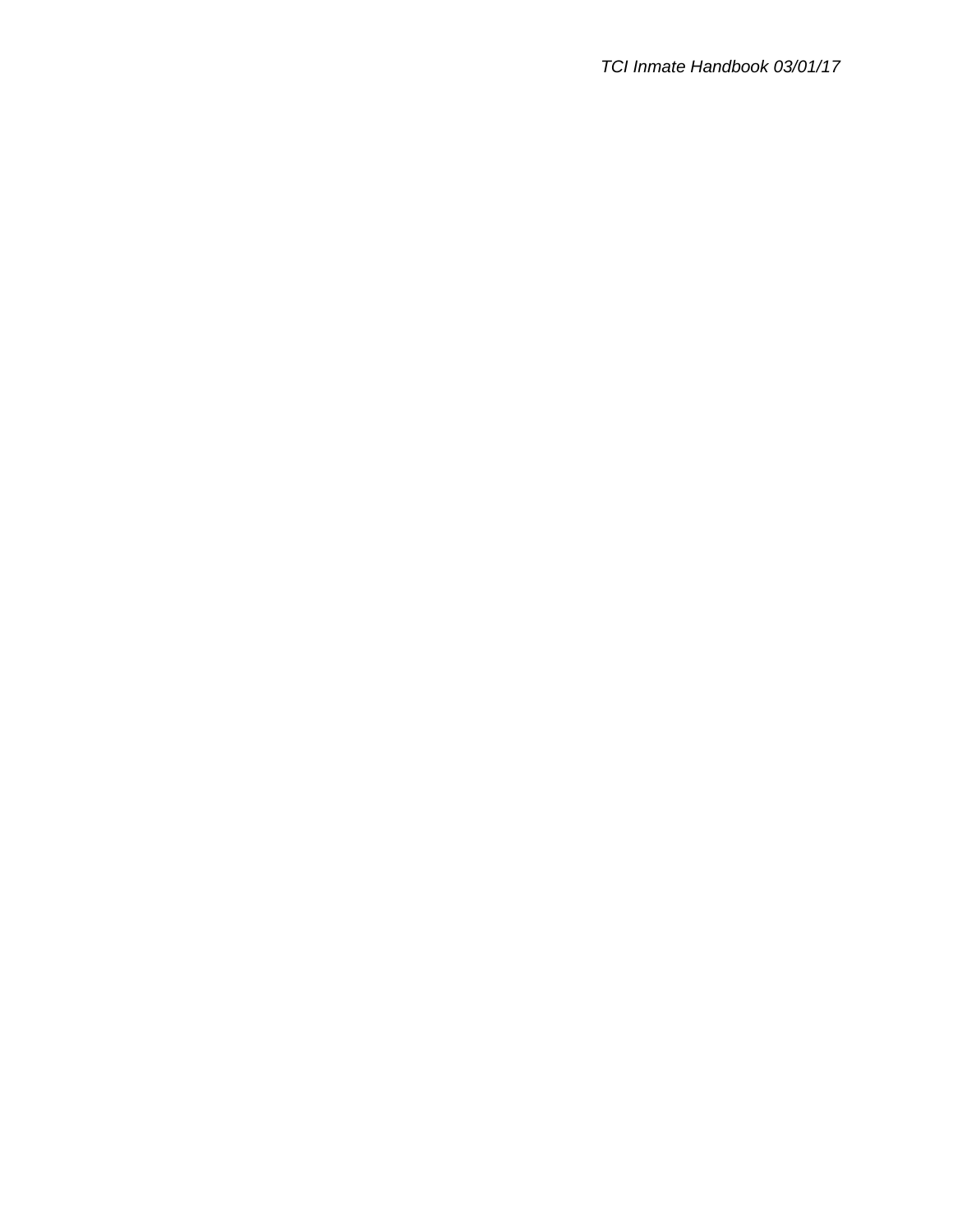Signed: \_\_*Deanne Schaub*\_\_\_\_\_\_\_\_ Deanne Schaub, Warden WWCS

## **TABLE OF CONTENTS**

| <b>Limited English Proficiency (LEP)</b>     | 1                       |
|----------------------------------------------|-------------------------|
| <b>Introduction</b>                          | 1                       |
| <b>Rules</b>                                 | 1                       |
|                                              |                         |
| <b>A&amp;E</b> Orientation                   | 2                       |
| <b>Americans with Disabilities Act (ADA)</b> | $\overline{\mathbf{c}}$ |
| <b>Business Office Functions</b>             | $\overline{\mathbf{c}}$ |
| <b>Account Information</b>                   | $\overline{\mathbf{2}}$ |
| <b>Account Statements</b>                    | $\overline{\mathbf{3}}$ |
| Legal Loans                                  | $\overline{\mathbf{3}}$ |
| Canteen                                      | $\overline{\mathbf{4}}$ |
| Payroll                                      | 5                       |
| <b>Classification</b>                        | 5                       |
| <b>Count Procedures</b>                      | 6                       |
| <b>Educational/Vocational Programs</b>       | 6                       |
| <b>Services</b>                              | 6                       |
| <b>Class Scheduling</b>                      | 6                       |
| Vocational                                   | 7                       |
| Correspondence                               | 7                       |
| Rules                                        | 7                       |
| <b>Emergency Procedures</b>                  | 7                       |
| <b>General Rules</b>                         | 8                       |
| <b>Inmate Movement</b>                       | 8                       |
| Grooming and Attire                          | 8                       |
| Showers and Hygiene                          | 9                       |
| Personal Hygiene                             | 9                       |
| Hair Care                                    | 10                      |
| <b>Inmate Rooms</b>                          | 10                      |
| TV/Unit Dayroom Areas                        | 11                      |
| Personal Laundry                             | 11                      |
| Property                                     | 12                      |
| <b>State Clothing</b>                        | 12                      |
| <b>Work Clothing</b>                         | 12                      |
| <b>Health Services Unit (HSU)</b>            | 12                      |
| Copay/Medical Services                       | 12                      |
| <b>Medications</b>                           | 13                      |
| <b>Medical Equipment</b>                     | 13                      |
| <b>Medical Release of Information</b>        | 13                      |
| <b>HSU Programs</b>                          | 13                      |
| <b>Psychological Services</b>                | 13                      |
|                                              |                         |

| <b>Housing Unit and Bed Assignment</b>                              | 14    |
|---------------------------------------------------------------------|-------|
| <b>Inmate Complaint Procedure</b>                                   | 14    |
| <b>Interview/Information Requests --</b><br><b>Contacting staff</b> | 15    |
| <b>Library</b>                                                      | 15    |
| Schedule/Materials/Services                                         | 16    |
| Law Library                                                         | 16    |
| Rules                                                               | 16    |
| Photocopying                                                        | 16    |
| Typewriters                                                         | 16    |
| <b>Word Processing</b>                                              | 16    |
| <b>Mail and Correspondence</b>                                      | 17    |
| <b>Manufacturer's Vendor's/Coupons</b>                              | 18    |
| <b>Meals</b>                                                        | 18    |
| <b>Packages and Parcels</b>                                         | 19    |
| <b>Recreation</b>                                                   | 19    |
| <b>Recreational Telephone Calls</b>                                 | 20    |
| <b>Release from TCI</b>                                             | 20    |
| <b>Sexual Abuse/Assault of Inmates</b>                              | 21    |
| <b>Smoking</b>                                                      | 22    |
| <b>Social Services</b>                                              | 22    |
| <b>Social Workers</b>                                               | 22    |
| Programs                                                            | 22    |
| <b>Records Office</b>                                               | 22    |
| Religious Programs                                                  | 22    |
| <b>Surveillance</b>                                                 | 23    |
| <b>Unsanctioned Groups</b>                                          | 23    |
| <b>Visiting</b>                                                     | 23    |
| Hours                                                               | 23    |
| Amount                                                              | 23    |
| Length                                                              | 23    |
| Guidelines                                                          | 24    |
| Rules                                                               | 24    |
| Photos                                                              | 25    |
| <b>Work Assignments</b>                                             | 25    |
| Performance                                                         | 26    |
| <b>Chain of Command Contact</b>                                     | 27-29 |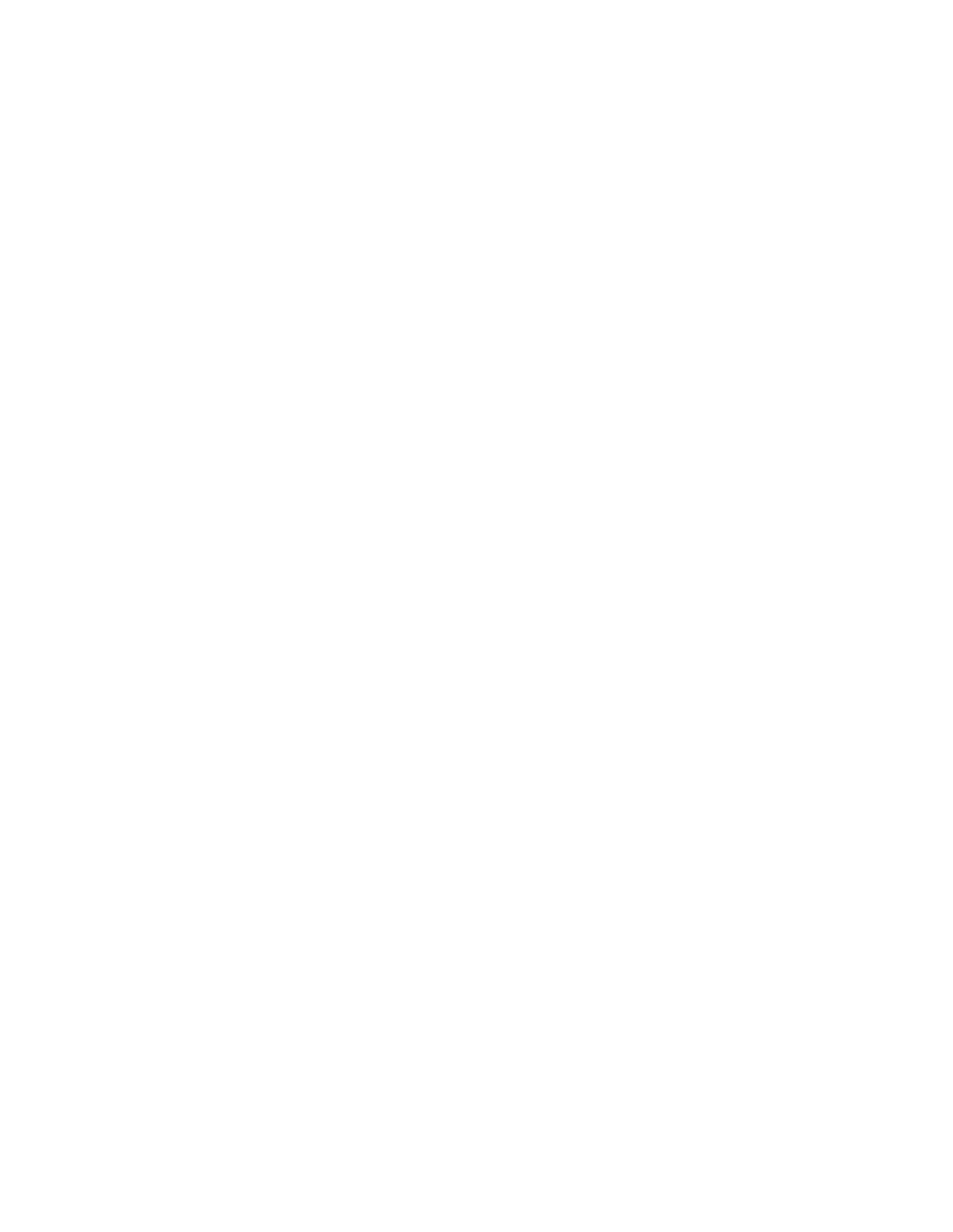## **LIMITED ENGLISH PROFICIENCY (LEP)** *(DAI Policy 300.00.61 Limited English Proficiency)*

The Wisconsin Department of Corrections (DOC) shall within available resource constraints take reasonable steps to continue providing Limited English Proficiency (LEP) offenders in its custody, or under its supervision, meaningful access to vital documents, important information and health services and to ensure they are not precluded from accessing or participating in important programs or proceedings, including those which may affect the duration and condition of their confinement or favorable classification. This shall be done at no cost to the inmate. The DOC shall not retaliate against any LEP offender for requesting such access. The DOC does not prohibit communication in languages other than English, either by policy or practice, except where security practices require.

El Departamento de Correcciones (DOC) de Wisconsin debe dentro de los límites y recursos disponibles dar los pasos necesarios para continuar brindando a los ofensores con Dominio Limitado del Inglés (LEP) bajo su custodia, o supervisión, acceso a documentos vitales, información importante y servicios de salud, y de asegurar de que no queden excluidos del acceso o de participar en programas o procedimientos importantes, incluyendo aquellos que puedan afectar la duración y condiciones de confinamiento o de una clasificación favorable. Este servicio es gratuito. El DOC no tomará represalias contra ningún ofensor LEP por solicitar dicho acceso. El DOC no prohíbe la comunicación en otros idiomas que no sean inglés, ni por política ni en práctica, excepto en casos en que las medidas de seguridad sí lo requieran.

If you need help understanding English, please notify the nearest staff person.

Si Usted necesita ayuda con el idioma Ingles por favor notifique al miembro de personal mas cercano.

**~~~~~~~~~~~~~~~~~~~~~~~~~~~~~~~~~~~~~~~~~~~~~~~~~~~~~~~~~~~~~~~~~~**

#### **INTRODUCTION**

This handbook serves as a guide to Taycheedah Correctional Institution (TCI). It provides information concerning programs, services, staff and other resources available to inmates. Of equal importance, it outlines rules of acceptable behavior and rules for daily living. If questions arise about its content, please contact a staff member or refer to the Administrative Code, Division of Adult Institution (DAI) Policies and TCI Procedures. These are available to view in the Library in Simpson. This information is subject to change, updates regarding specifications, policies and procedures will be posted as it becomes available. This booklet has been issued to each inmate to provide a clear understanding of rules and regulations to be followed within TCI. When inmates leave TCI, this handbook must be turned into staff in the same condition in which it was received. The staff sincerely hopes that all inmates will use confinement time in a constructive and beneficial manner.

It is inmate's responsibility to review Administrative Code, DOC 309 resources for inmates.

~~~~~~~~~~~~~~~~~~~~~~~~~~~~~~~~~~~~~~~~~~~~~~~~~~~~~~~~~~~~~~~~~~

#### **RULES**

Inmates are required to follow all rules of the Department of Corrections, including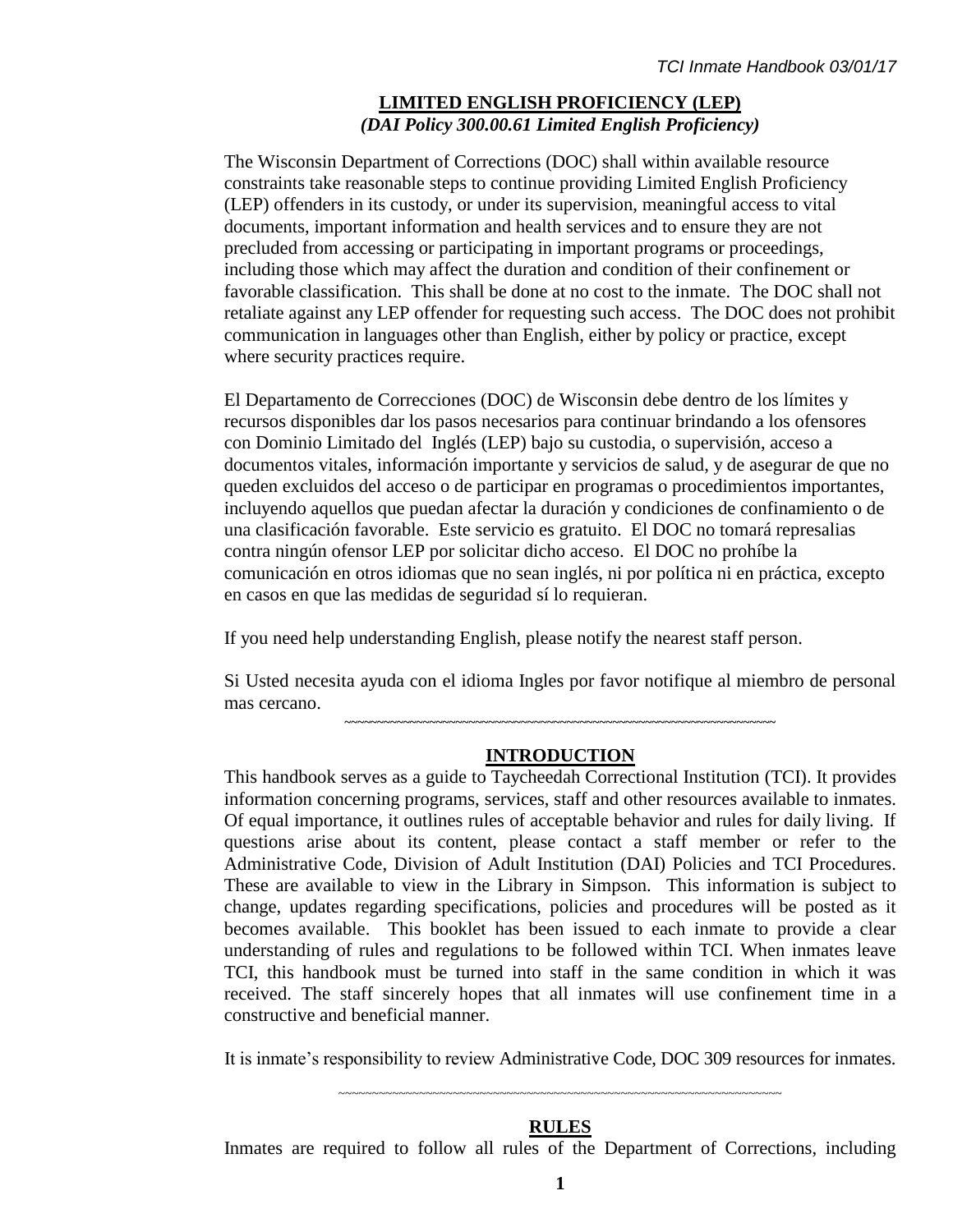Administrative Codes, DAI Policies, TCI procedures, and rules specific to TCI. Administrative Code, DAI Policies, and non-restricted TCI procedures are available in the library. In addition each housing unit has its own handbook. Inmates will be responsible to read and follow the housing unit rules.

#### ~~~~~~~~~~~~~~~~~~~~~~~~~~~~~~~~~~~~~~~~~~~~~~~~~~~~~~~~~~~~~~~~~~

#### **ASSESSMENT AND EVALUATION (A&E) ORIENTATION**

Upon arrival at TCI, inmates will be required to attend an orientation program. Generally, inmates will be staffed within 8 weeks. The initial classification or staffing process determines inmate's custody level (maximum, medium, or minimum), institution placement and program needs.

The orientation program is designed to assist inmates in becoming familiar with TCI, policies and procedures, the rules of expected behavior, services and programming available while at TCI. The program consists of an overview of various departments within the institution.

~~~~~~~~~~~~~~~~~~~~~~~~~~~~~~~~~~~~~~~~~~~~~~~~~~~~~~~~~~~~~~~~~~

#### **AMERICANS WITH DISABILITIES ACT (ADA)** *(DAI Policy 300.00.35 Americans with Disabilities Act)*

The Wisconsin Department of Corrections complies with the American with Disabilities Act and the Rehabilitation Act. Inmates with documented *medical issues/disabilities* should send an Interview Information Request (DOC-761) to the area supervisor for accommodation consideration. The ADA Coordinator at this facility is the Correction Management Services Director (CMSD) and may be contacted in writing using DOC-2530.

~~~~~~~~~~~~~~~~~~~~~~~~~~~~~~~~~~~~~~~~~~~~~~~~~~~~~~~~~~~~~~~~~~

#### **BUSINESS OFFICE FUNCTIONS**

#### **Inmate Accounts**

Inmate institution number and business office account number is the same. Inmate will need to complete a Disbursement Request Form (DOC-184) for all account transactions. Cashier Checks and Money Orders received for inmates must be made out to inmate's name and DOC number as stated on the judgment of conviction which inmate is incarcerated under. Receipts will be issued for cashier checks or money orders received through the mail only. Cash and personal checks are not accepted.

#### **Disbursements of Your Regular Account – (***TCI Procedure 900.10.07 Disbursement of General Account Funds)*

Requests for disbursements to relatives or donations may be made only with the written permission of unit social worker.

Inmates may use general account funds to pay creditor's claims acknowledged in writing by inmate and claims reduced to judgment. Such disbursements require approval of unit social worker. These claims may be investigated and verified. Payment will be made directly to the verified creditor.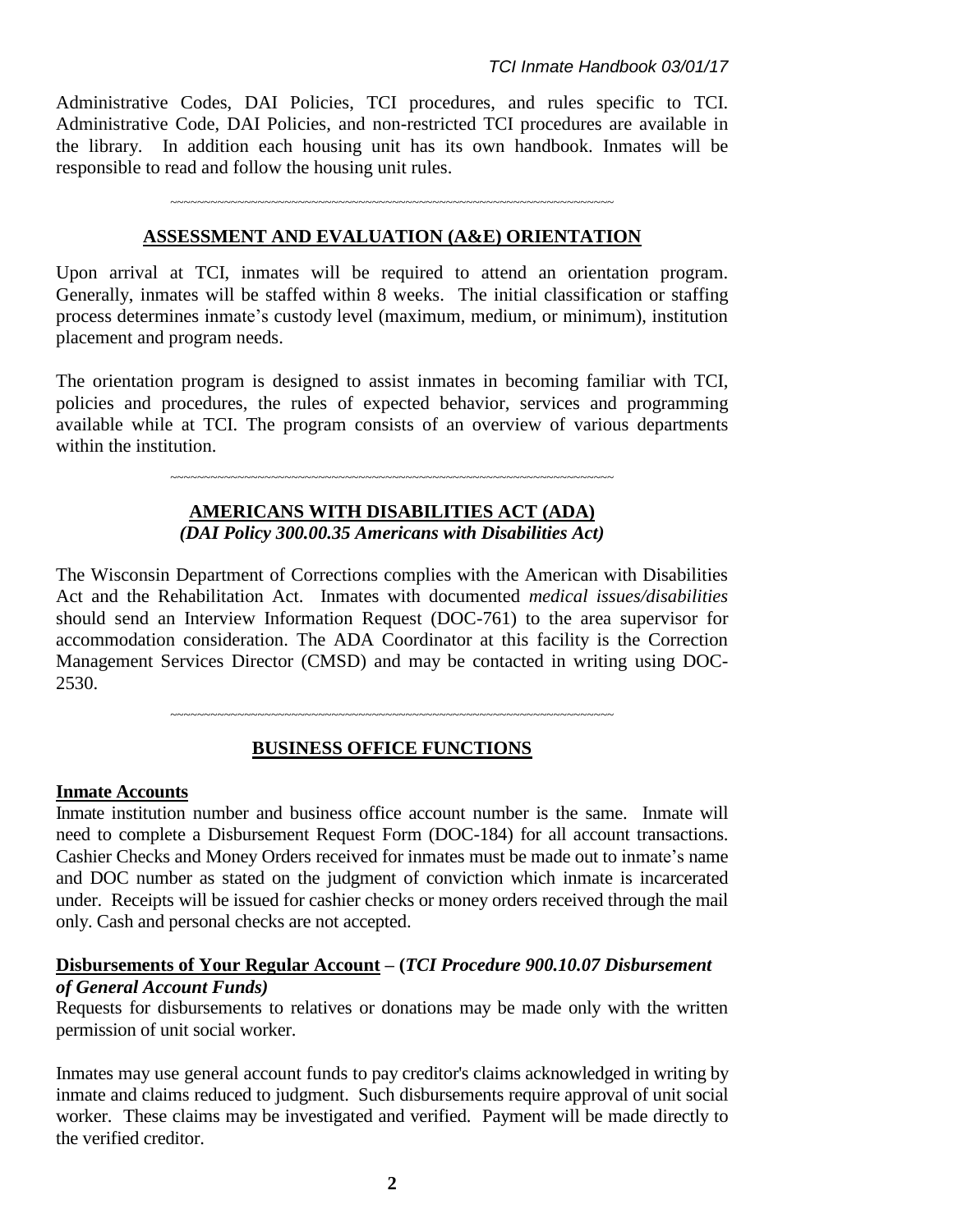Disbursements shall be attached to a self-address envelope.

**Trust Account Withholdings –** *(DAI Policy 309.45.02 Inmate Trust System Deductions)* If inmate trust account has any withholdings charged against it, such as: Court Costs, Restitution, Victim Witness Surcharge, Child Support, DNA Surcharges, Institution Restitution, Loans, etc., these will also be deducted from inmate's incoming money and state inmate payroll. All withholdings start while in A&E status, except for Victim Witness, DNA Surcharge, and Release Funds**.** Questions about court ordered obligations should be directed to the issuing court.

#### **Release Accounts (DAI Policy 309.45.02 Inmate Trust System Deductions)**

A release account shall be established for each inmate. The money from the Release Account is used for specific costs related to release, such as buying bus tickets or clothes. Inmates may also make deposits to their own Release Account. Use Disbursement Request Form (DOC-184) for these transactions.

Disbursements shall be attached to a self-addressed envelope. If inmates have personal clothes/shoes, this request will be denied. Unnecessary expenditures will be disapproved.

#### **Release Savings Account**

Inmates may ask that the money that gets put in the Release Account be put in a Release Savings Account, where it will earn interest. All interest is paid to the inmate. Interest is posted quarterly to inmate's savings and will show on Bi-weekly Canteen statement when applied. To open a Release Savings Account, send a Disbursement Request Form (DOC-184) to the Business Office. Inmates must have at least \$50.00 in the Release Account before a Release Savings Account can be opened. After opening the account, inmate may make deposits once a month when attaining at least \$20.00 in the Release Account. Use Disbursement Request Form (DOC-184).

#### **Regular Savings Account**

Inmates may have a Regular Savings Account. This is an interest bearing account. Follow the same procedures as for Release Savings Account. Once money has been placed into a regular savings account, it is not available for use for canteen, catalog orders, etc.

#### **Work Release Account**

Withdrawals from inmate Work Release Account are not allowed while at TCI.

#### **Bi-Weekly Canteen Statements -** *(DAI Policy 309.52.01 Inmate Canteen)*

Every other week inmates will get a statement showing how much money is in inmate's account. Inmates need to base the canteen order by the balance in their regular account but no more than the allowed \$84.00 each canteen period. Inmates must save all canteen receipts until products are used.

#### **Funds for Legal Correspondence (Legal Loans) –** *(DAI Policy 309.51.01 Legal Loans)*

The Division of Adult Institutions shall loan up to \$100 annually to indigent inmates for supplies, photocopies, and postage to allow them access to the courts for litigation related to their own cases. Legal loans may not be used to pay for legal services, open records requests, federal or state filing fees, or personal use. Inmates must apply for a loan and sign a DOC-1290 form for each case for which a loan is requested. Inmates shall reapply for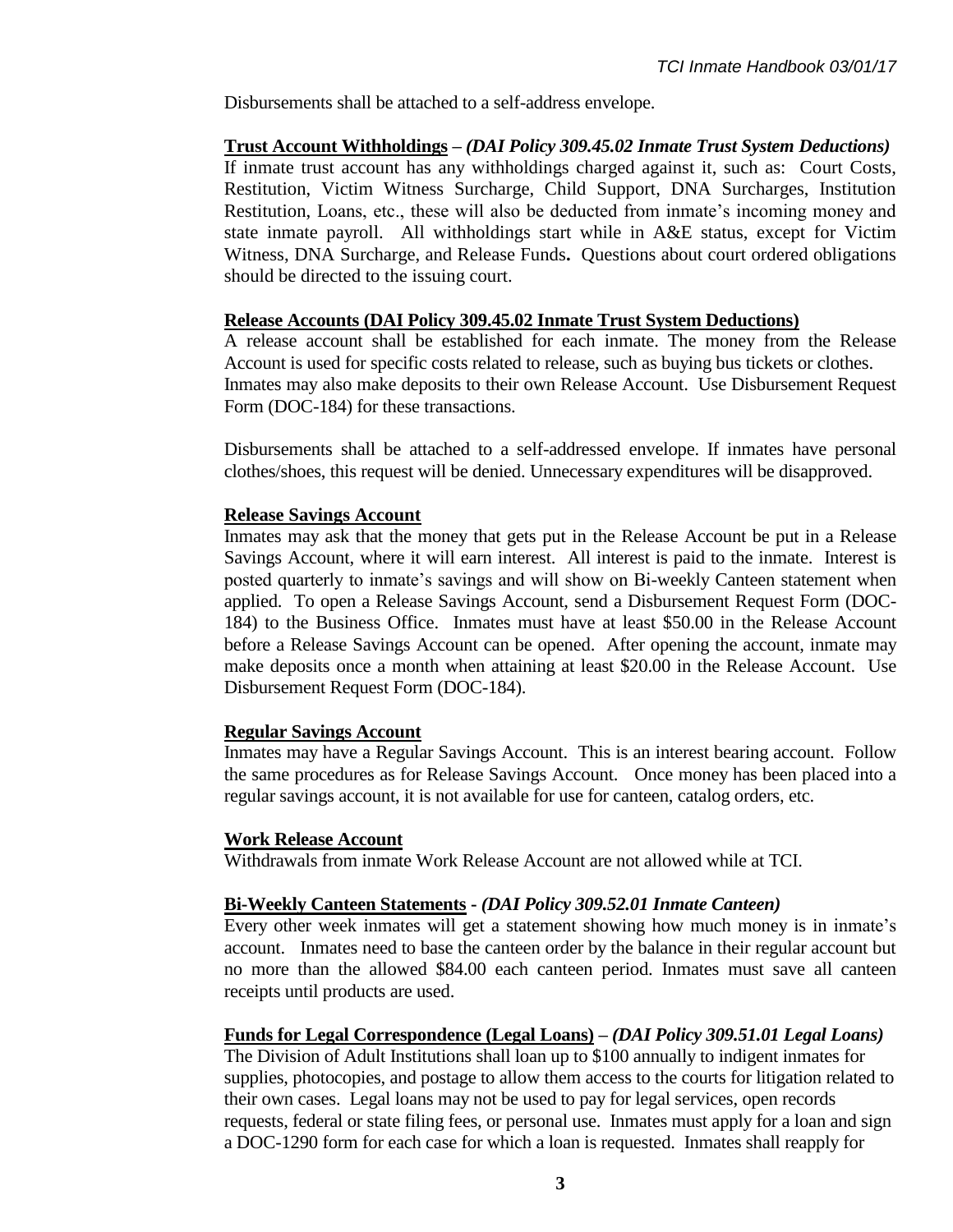each legal loan at the beginning of each calendar year and also if transferred to another facility.

The institution will loan money to inmates who have none, to cover legal correspondence costs. These loans are made only to inmates who do not have money in their Regular Account. Inmates may not use envelopes obtained for legal purposes for any other type of correspondence.

Submit a Disbursement Request Form (DOC-184) for postage, photocopying, paper, etc. to the Financial Program Supervisor. The form should clearly specify it is for legal purposes.

#### **Legal Loan Supplies**

Requests for legal loan supplies should be sent to the Financial Program Supervisor prior to the first day of the month. Requests will be filled during the first full week of canteen for the month. Inmate may complete a DOC-184 Disbursement Request requesting any of the following:

2 Yellow Legal Pads 2 Pens 5 Manila Envelopes 10 Carbon Paper 10 Legal #10 Envelopes

Inmate must complete a Disbursement Request (DOC-184), listing the items requested.

#### **Legal Loan Postage Request**

- Complete a Disbursement Request (DOC-184)
- Attach the item to be mailed
- Send to the Financial Program Supervisor

#### **Canteen** – *(DAI Policy 309.52.01 Inmate Canteen)*

Canteen orders will be filled bi-weekly.

Statements are issued the Friday before canteen. Inmates are responsible to keep track of regular account balance.

Canteen order forms are available in each housing unit. Inmates may submit up to two bubble sheet per canteen period (even if moved to another housing unit). Duplicate submissions will result in no order being filled. Inmate signature is required. If the order form is not completed correctly, the order will not be filled. If a quantity of a product is not listed, it will not be received. We reserve the right to limit quantities based on institution canteen inventory. Canteen is included in allowable property limits.

Submit completed Canteen Order form to Housing Unit Staff by Sunday evening at 9:00 p.m.

Canteen will be delivered to each housing unit. Receive and verify the Canteen items, and receipt before opening the bag. Do not open the plastic canteen bag until order is verified. If order cannot be verified by inmate, send canteen bag along with a DOC-761 Interview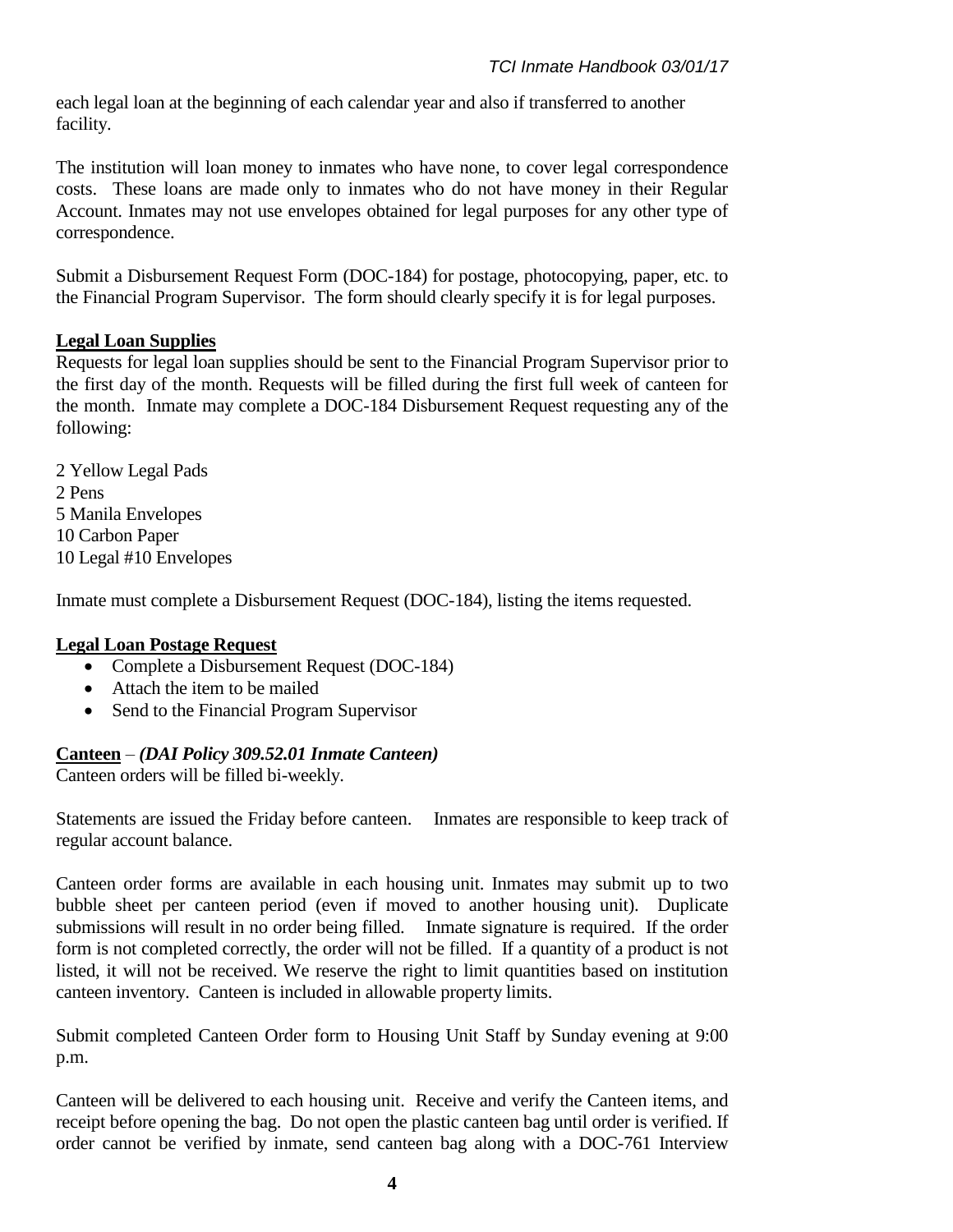Request to canteen for further investigation. If the bag is opened, there will be no exchanges or refunds given. Sign receipt to verify the order is correct and retain a copy of the Canteen receipt.

No refunds, adjustments or substitutions. The only exceptions will be for outdated or bad merchandise, and then, only at the discretion of the Business Office/Canteen staff.

Canteen will be included in property volume. Inmates should save all the canteen receipts until products are used.

#### **Inmate Payroll -** *(DAI policy 309.00.01 Inmate Work Placement & 309.55.01 Inmate Compensation Plan)*

Payroll is posted every two weeks.

Inmate that is in general population status may apply for a job by submitting a DOC-761 Interview Request form to the work area supervisor.

~~~~~~~~~~~~~~~~~~~~~~~~~~~~~~~~~~~~~~~~~~~~~~~~~~~~~~~~~~~~~~~~~~

#### **CLASSIFICATION**

#### *(Administrative Code DOC 302 and DAI Policy 302.00.01 BOCM Re-Classification Committee Membership)*

#### **Re-Classification Committee**

At least once every twelve (12) months each inmate will be granted a classification hearing at which time inmate will be reviewed by re-classification committee. Assigned social worker will assist inmate in preparing for this review.

The purpose of the classification hearing is to determine custody, placement and program decisions as specified in chapter 302 of the Wisconsin Administrative Code. Inmate is encouraged to attend this hearing, make comments and give an opinion as to inmate's custody, placement and program assignment.

The classification specialist and additional staff as per policy representing the Division of Adult Institutions will review inmate's custody, placement and program involvement. Inmate's progress, changes in behavior and treatment and program alternatives will be documented. Re-classification committee will then make a recommendation for inmate's custody, placement and program assignment.

The hearing results with the above-mentioned recommendations will be returned to the inmate. Inmate may write to the classification specialist to clarify any information presented on these documents, meet with unit social worker to discuss them, or appeal the contents and results to the Director, Bureau of Classification and Movement in Madison, not the Warden. Inmate must file appeal within 30 days of receiving the written decision. A response will be returned to inmate within 30 days of the date that the appeal is received by the BOCM Director.

Inmate may contact the classification specialist for a DOC-1292 Administrative Review of Initial Classification or Re-Classification Decision form to submit appeal or request the appeal form at the time of meeting with the Re-Classification committee.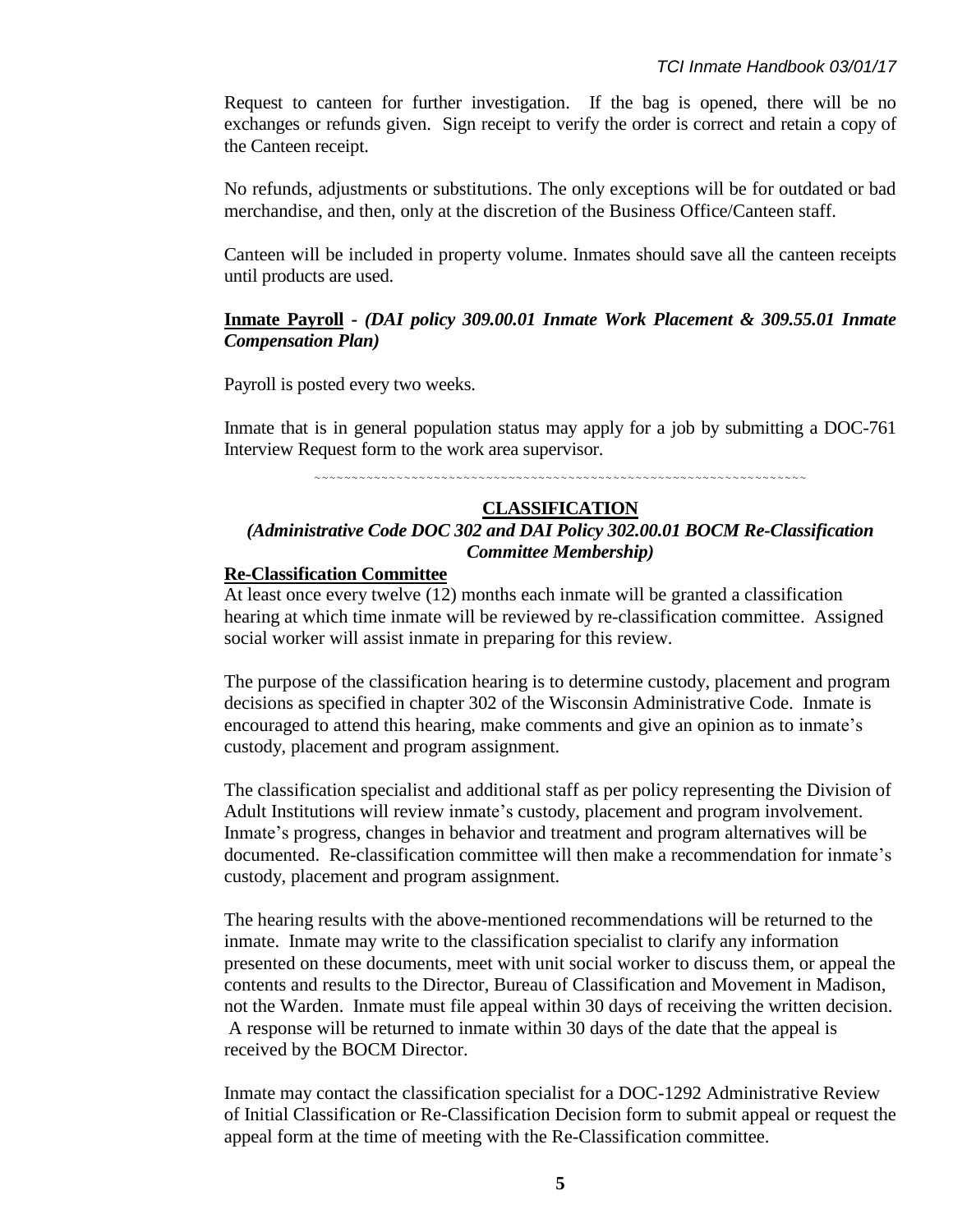Inmates have the option to waive this hearing. If inmate wishes to waive this hearing, inmate may provide written information to the committee, discuss concerns with unit social worker for inclusion with his or her comments, or make no comments at all.

~~~~~~~~~~~~~~~~~~~~~~~~~~~~~~~~~~~~~~~~~~~~~~~~~~~~~~~~~~~~~~~~~~

#### **COUNT PROCEDURES**

TCI has six (6) formal counts daily. They will be during the following: 6:05 AM \* 12:45 PM \* 5:45 PM \* 9:00 PM \* 12:00 Midnight \* 3:00 AM

The 6:05 AM, 12:45 PM, 5:45 PM, 9:00 PM, and emergency counts will be standing counts. Inmates will be required to stand in their rooms by the door or by their bunks for Barracks/Dorm inmates, until they are told the count is clear in their area. Room lights must be on during entire count procedure.

Staff must be able to see flesh or lights will be turned on.

Inmates who are not in their housing units for count due to designated work assignments or visits will have to stay in the designated count area until count clears.

RHU inmates will not be required to stand count. However, inmates are required to be visible.

Staff will announce counts and clear counts via public address system.

No talking during count.

Inmates will be properly dressed during all count times.

~~~~~~~~~~~~~~~~~~~~~~~~~~~~~~~~~~~~~~~~~~~~~~~~~~~~~~~~~~~~~~~~~~

#### **EDUCATIONAL/VOCATIONAL PROGRAMMING**

#### **Services include:**

- Adult Basic Education (ABE)
- General Education Diploma (GED) / High School Equivalency Diploma (HSED)
- English as a Second Language (ESL)
- Special Education (SPED)
- Title 1 (Special assistance for those less than 22 years of age)
- Personal Self-Improvement (Financial Management)
- Vocational related classes e.g. Student Success, Occupational Communication, Vocational Math

#### **Class Scheduling**

If an inmate does not have a High School Diploma or GED/HSED or if inmate has an A&E need for ABE or VOC, priority for classes will be granted.

Full time assignment  $=$  3 or more class hours per day Part time assignment  $= 2$  class hours or less per day

Voluntary math and reading classes for inmates with a high school diploma or HSED will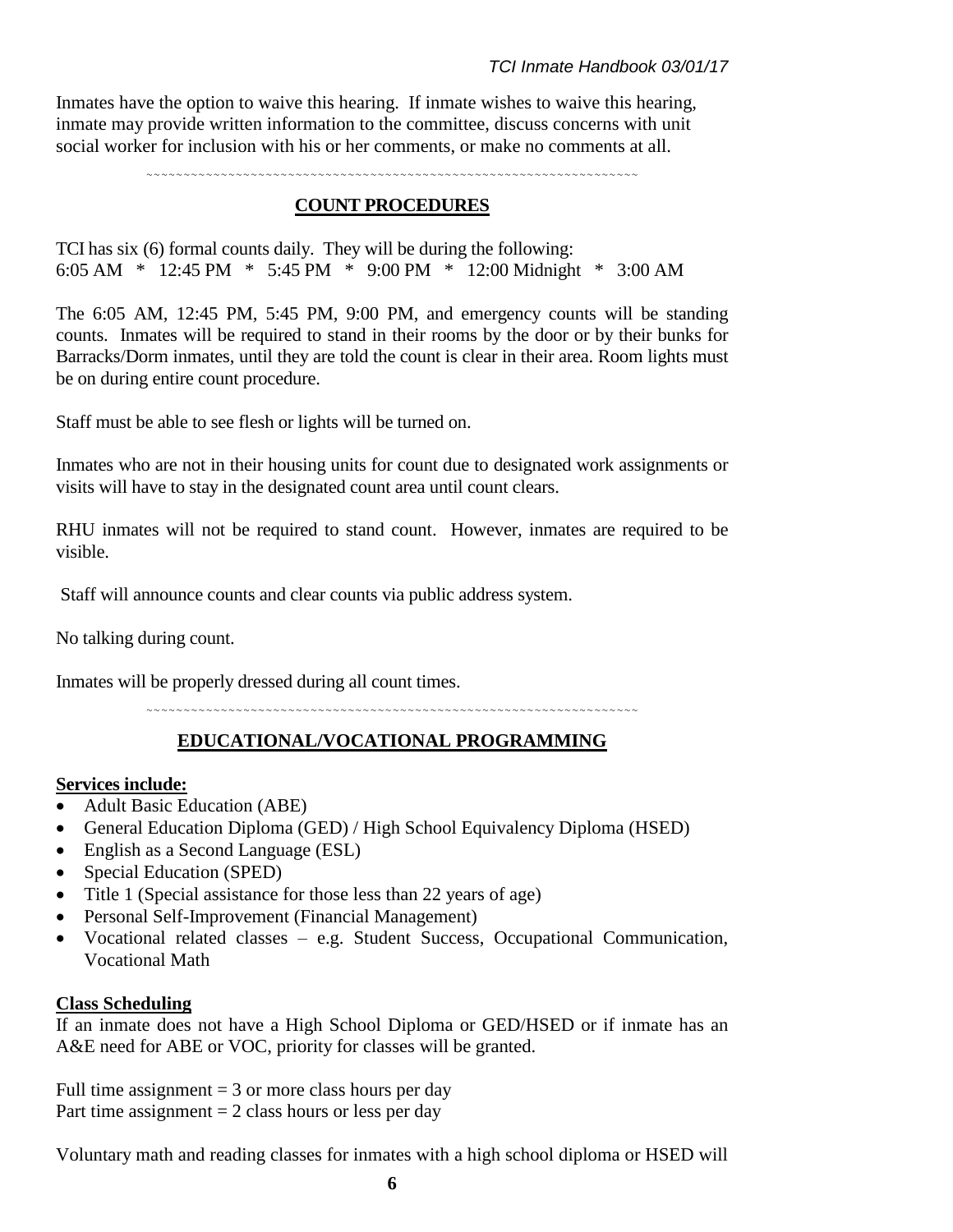be permitted based on institution resources; no more than two class hours per day.

## **Vocational Programs**

Office Software Applications, Fundamentals of Building Maintenance and Construction, Cosmetology and Dental Laboratory Technician programs

- Successful completion equals a Certificate from MPTC
- Credits are transferable to other Wisconsin Technical College campuses
- Placement prioritized based on A&E need, academic levels, and sentence structure

## **Correspondence Courses** *– (DAI Policy 300.00.26)*

- Requires staff approval prior to application.
- Proctoring of exams subject to availability of institution resources.
- Inmates responsible for all costs.
- Funds must be in inmate's account prior to application.
- RHU inmates are not allowed to participate.

## **Simpson Area Rules**

- Wait in the breezeway/lobby area upon arrival at school before class starts.
- If arriving at Simpson tardy, check in at the Education Office and when you leave for any appointments
- Outdoor clothing is not allowed to be worn in the classroom.
- Use restroom at designated times only.

~~~~~~~~~~~~~~~~~~~~~~~~~~~~~~~~~~~~~~~~~~~~~~~~~~~~~~~~~~~~~~~~~~

## **EMERGENCY PROCEDURES**

Drills for both tornadoes and fires will be conducted. Inmates must follow all staff instructions.

## **TORNADOS:**

For inmates in a housing unit with regular rooms, inmates will remain in room with door closed, away from outside walls and windows, covering self with mattress.

For inmates in the Barracks/Dorm, inmates will remain by bunk area, as directed by staff.

If inmates are outside at the time of a Tornado Warning, follow staff instructions.

Inmates are to be quiet and remain in designated area until all clear is given.

Follow all staff instructions.

## **FIRE:**

All inmates are to exit the unit quickly, quietly, and orderly, when directed by staff to evacuate.

Assemble in the outside-designated area.

Tampering with the fire alarm system is prohibited.

When inmates exit the housing unit during evacuation, all property will remain in assigned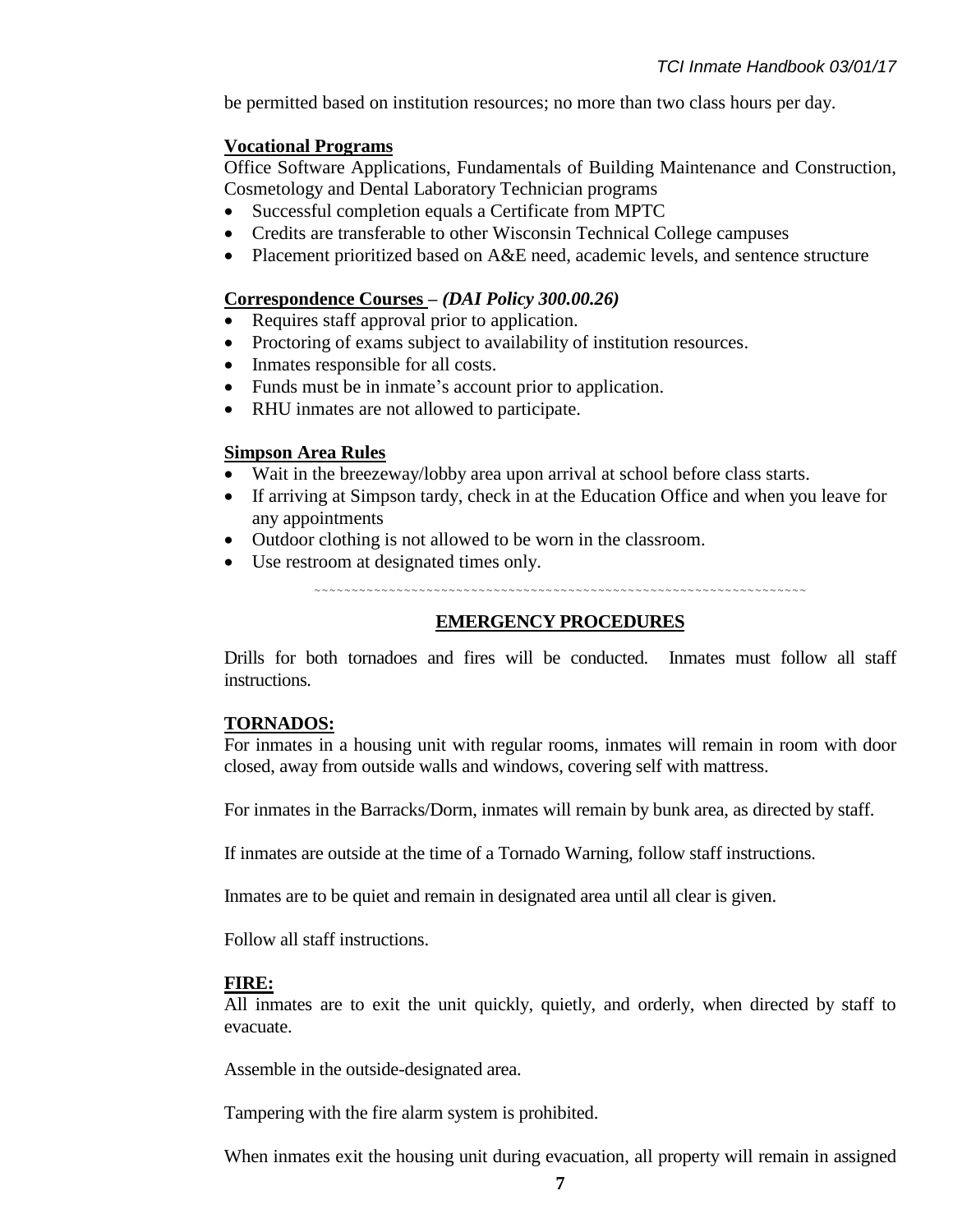rooms in the unit

Follow all staff instructions.

Inmates will be required to line up in rows of two, for count, during all emergencies, including drills.

~~~~~~~~~~~~~~~~~~~~~~~~~~~~~~~~~~~~~~~~~~~~~~~~~~~~~~~~~~~~~~~~~~

## **GENERAL RULES**

#### **Inmate Movement**

Check in and out of the unit following housing unit guidelines.

Ensure inmate photo identification tag is worn on the most outer layer of clothing.

No personal property or canteen is allowed off of the unit.

Inmates must return to housing unit after activities.

Inmates are permitted a maximum of seven (7) minutes to move between any two locations of the institution, except Prescott movement is limited to five (5) minutes. Inmates must walk at a normal pace and inmates are responsible to be on time for all activities.

All movement on the institution grounds will be on the sidewalks. Movement on the roadway must be done within the yellow lines. No more than two people side by side, keeping to the right on both the sidewalks and roadway.

Inmates are only allowed to enter Simpson Hall through the education breezeway, or the front of the building to go to Property/Mail.

Running on sidewalks, roadways, or in housing units is prohibited.

During periods of inclement weather, (e.g. fog alerts, snow alerts, etc.) all inmate movement will be under staff escort and outdoor unit activities/outdoor recreation will be canceled.

The area from behind Prescott around the road to the Dorm area is off limits to inmates, unless escorted.

## **Grooming and Attire**

Inmates being taken off grounds must not have their hair braided or in rubber bands.

State or personal T-shirts may be worn by themselves for recreation purposes, on housing unit, and to meals at Prescott. State or personal T-shirts may be worn under state green shirts for all other areas within the institution except visits or work assignments as directed by work supervisor.

All buttons of inmate's shirt must be buttoned except for the very top button.

Inmates must be fully clothed when outside of inmate's room. When going to the shower or to receive medication, appropriate attire must be worn. No pajamas or robes outside of inmate's room.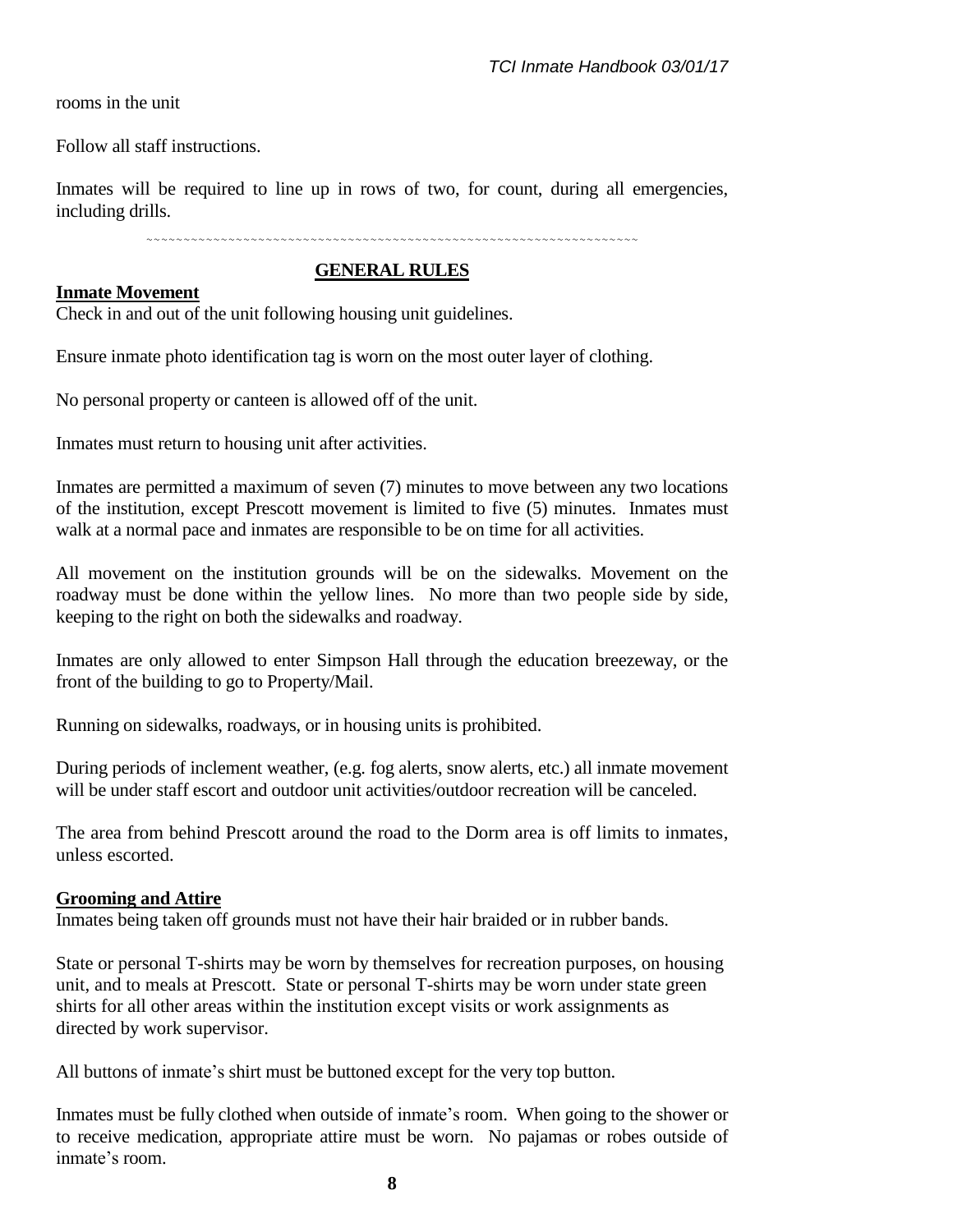Inmates may not lounge naked in room. A bra and panties only are not considered proper attire.

Gang insignias, colors, or materials and paraphernalia identified as gang related are prohibited in all areas of the institution.

Hair combs and picks are not to be worn in inmate's hair.

Shower caps, curlers, and durags may only be worn in the units and outside courtyard.

Winter long underwear may only be worn under pants and shirts.

Shower shoes are to be worn to and from the shower only.

Slippers may be worn inside of the unit only.

Coats, mittens, gloves, hats, caps and scarves may be worn inside housing unit only when entering and leaving.

#### **Showers and Hygiene**

See individual Housing Unit Handbook or unit bulletin board for shower schedule and rules.

Inmates assigned to job assignments (e.g. kitchen, maintenance/store, and building services, etc.) will be given priority for showers at the end of their scheduled assignment and in evenings. Showers will be limited to a maximum of one per day for 15 minutes in length from the time inmates leave cell/bunk.

Fingernail length will not exceed the tip of the finger.

Inmates are not permitted to shower during count times.

Only one inmate is permitted in a shower stall at one time.

Body soap is available in the housing units. Body soap is not to be taken to inmate's cell.

#### **Personal Hygiene Items**

Feminine hygiene items and bags are available in each housing unit upon request.

Sanitary bags will be provided in common areas for disposal of sanitary napkins and tampons.

Sanitary bags and sanitary products are to be placed in waste containers only.

Tampons or sanitary products are not to be flushed down the toilets. Inmates may be issued a conduct report for flushing these items.

Only human waste and reasonable amount of toilet paper are to be flushed down the toilets.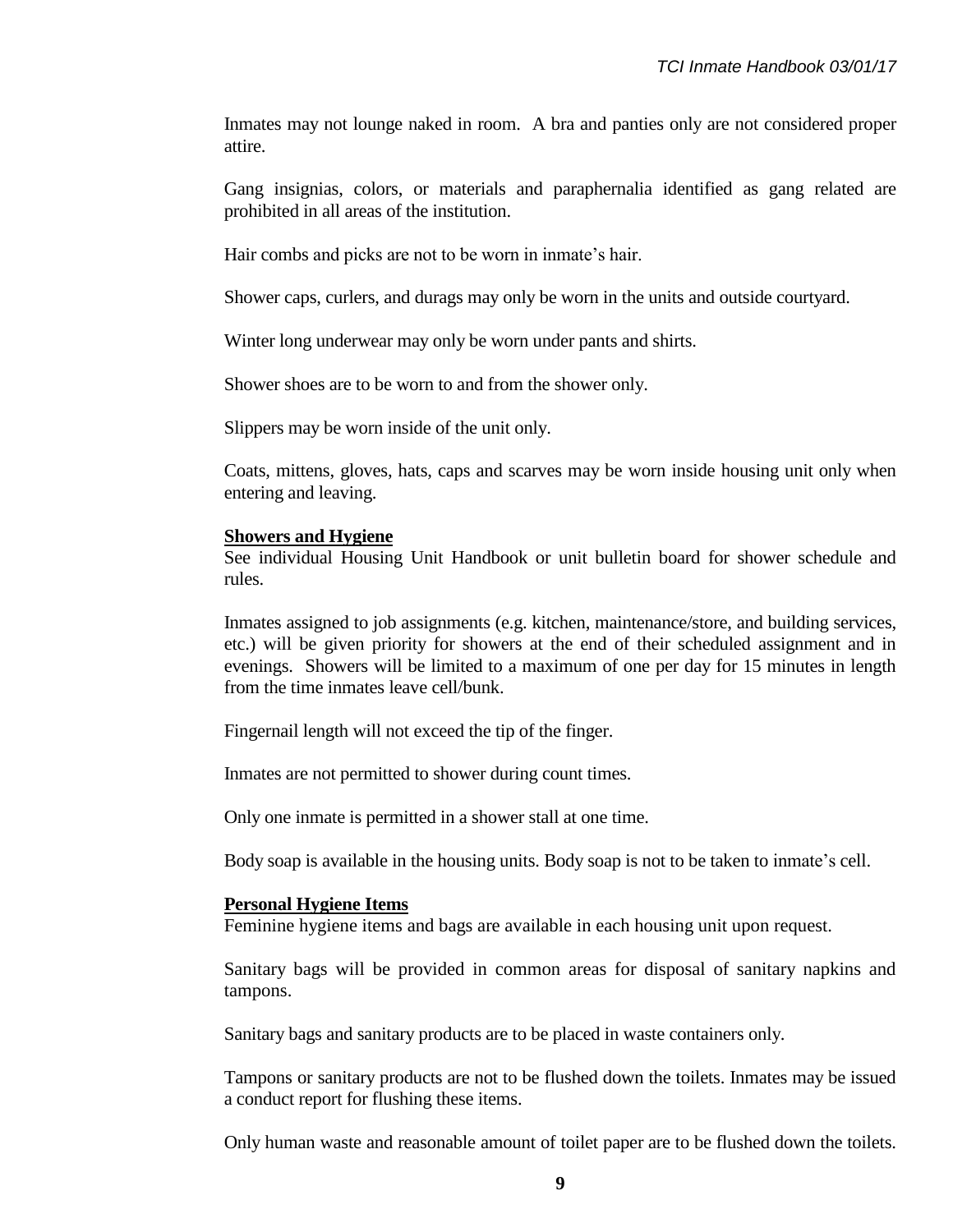A conduct report may be issued for flushing anything else down the toilets.

#### **Hair Care**

Cosmetology appointments provide inmates the opportunity for haircuts. *(TCI Procedure 900.30.15 Cosmetology Services).*

#### **General Population and A&E Haircuts:**

• Inmates missing an appointment due to OCO, OWO, or sick cell status will be rescheduled after return to general population.

#### **Inmate Rooms**

See individual Housing Unit Handbook or unit bulletin board related to inmate rooms.

Inmates are required to close room door, turn off the lights and other electronics whenever leaving the room. Door latches are not to be taped at any time.

When moving into a new cell, it is inmate's responsibility to report any existing damage or contraband to the officer immediately.

Inmates who leave their windows open, causing pipes or radiators to freeze and burst, may be issued a conduct report and be held liable for any damages, cleaning, or repair costs.

Attaching any item to any surface in the room other than designated area is prohibited. The Institution is not responsible for damage to items taped/attached to room walls.

Towels and linens are to be used for intended purposes only.

Furniture in rooms will not be re-arranged.

Coverings may not be placed on lamps or light fixtures in inmate rooms.

Talking is not permitted across hallways, from room to room, through open windows or vents.

Inmates are permitted to use personal typewriter from 9:00 AM until 9:00 PM.

Inmates are expected to maintain proper sanitary conditions in room at all time. Listed below are the tasks which must be completed to the satisfaction of the unit sergeant/officer as indicated:

- Dust mop and damp mop floor weekly.
- Empty wastebaskets daily.
- Clothing must be hung up properly or folded neatly.
- Drawers/shelves must be organized.
- Door jam and vents cleaned weekly.
- Wash room walls every 3 months.
- Clean toilet and sink area daily and disinfect weekly.
- Desktop, table top, wardrobe top, and radiator must be dusted weekly.

Blankets will be exchanged quarterly. Wall washing will be scheduled quarterly.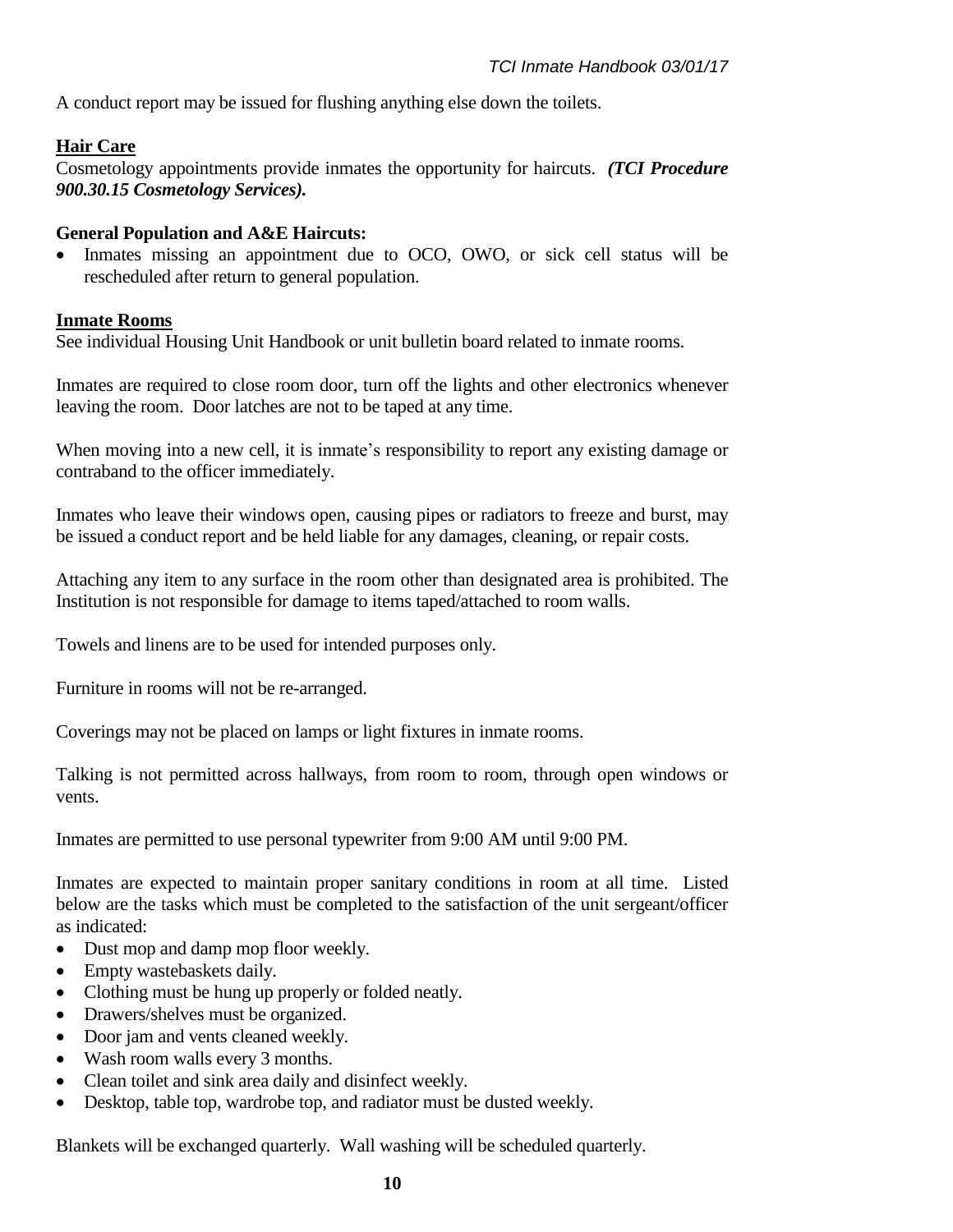Property must be properly stored, and kept secured in assigned locker.

No property is allowed on windowsills, between windows or on radiators.

Inmates may not cover the door window at any time.

Inmates may not cover room exterior windows with anything, unless approved during heat advisory. Plain white paper will be used to cover exterior windows.

Clothing, sheets, or other property may not be hung on inmate's bed.

All property in inmate's room will be used in the manner for which it was designed and intended.

#### **TV/ Unit Dayroom Areas**

All unit furniture will be used in the manner for which it was built and intended.

Sitting on or moving the tables are not permitted.

Feet shall not be placed on tables or chairs.

Inmates are responsible for cleaning up own area.

Reading, writing, studying, cards, and board games, will be allowed in the indoor dayroom area. The following property items are allowed in indoor dayroom and outside courtyard in all medium security housing units. See MC and MSMU Housing Unit Handbook for allowable items.

- 1 beverage
- 1 small snack
- Playing cards
- Crochet/knitting items/pencil drawing
- Writing utensil (1 pen or 1 pencil)
- Writing paper/crossword puzzles, word searches, etc.
- 3 Envelopes
- Address/phone book
- School book (if currently enrolled in school)

Small quantities are allowed, inmates must be able to carry all of their own items. Any misuse of this privilege may result in a conduct report and the loss of such privilege.

Sharing or passing of inmate property is prohibited. Inmates are responsible for their own property items if lost, stolen, or damaged.

The unit staff will control the TV volume in the dayroom area. Television programs will be chosen with the majority.

#### **Personal Laundry**

See unit Handbook.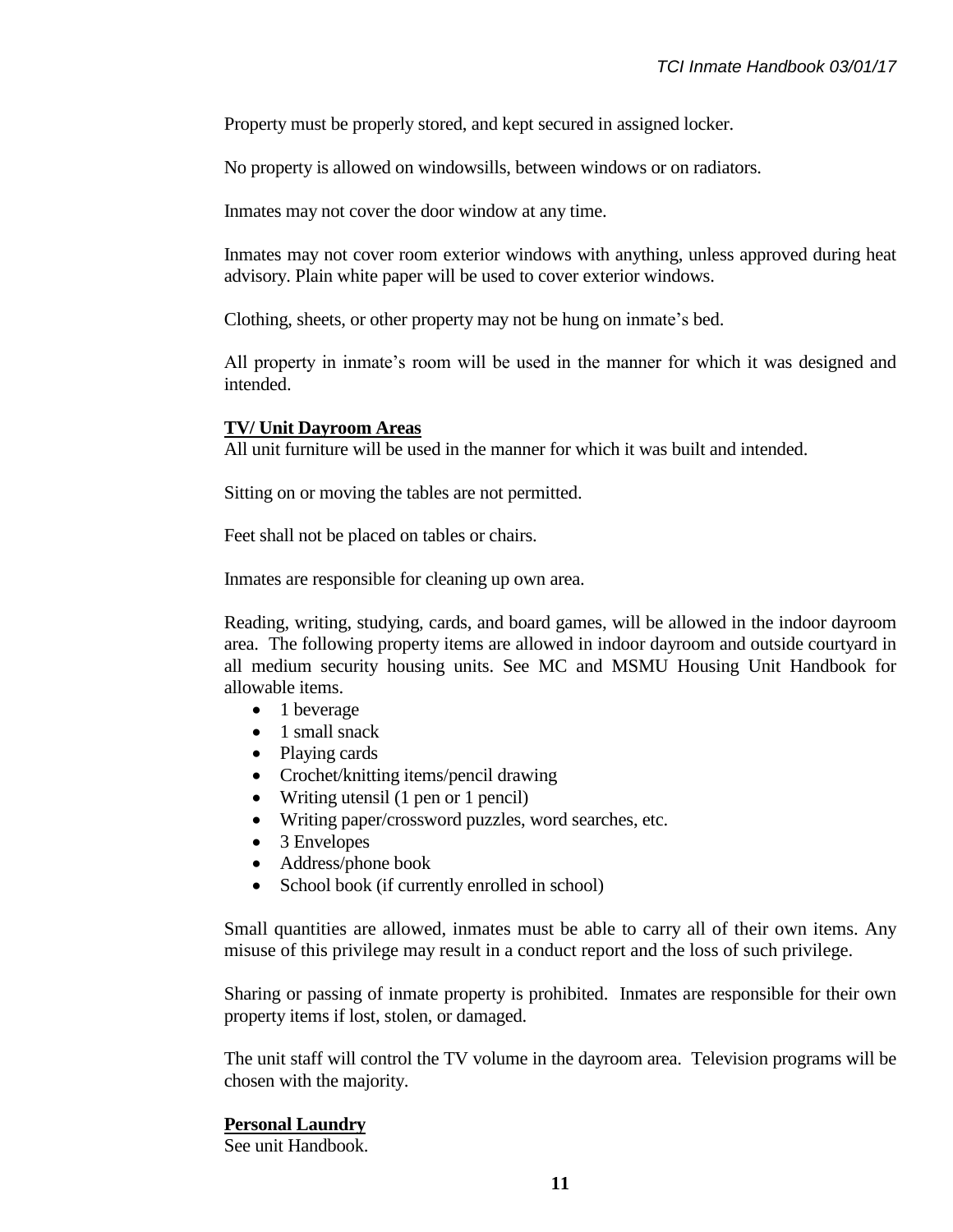Inmates are responsible for any damage to the equipment.

The institution is not responsible for any lost, stolen, or damaged clothing as a result of the use of these machines.

Institution will provide one (1) soap packet and two tokens weekly.

#### **Property**

WWCS Property Handbook addresses property information and guidelines that apply at TCI.

#### **State Clothing**

Inmates transported off grounds must leave with full state issue clothing: shirt, pants, socks, underwear, bra, shoes and coat. No personal clothing is allowed to be worn off grounds.

#### **Work Clothing** *(TCI Procedure 900.20.37 Issuance of Work Clothing)*

 May be worn to and from work and while at work. (Including meals and appointments during work hours).

~~~~~~~~~~~~~~~~~~~~~~~~~~~~~~~~~~~~~~~~~~~~~~~~~~~~~~~~~~~~~~~~~~

#### **HEALTH SERVICE UNIT (HSU)**

#### *(DAI Policy 316.00.01 Inmate Copayment for Health Services).*

If inmates do not have enough money in inmate account, inmates will be loaned the money necessary to meet the copayment. Inmates will not be denied medical treatment due to insufficient funds.

## **Procedure to obtain medical, optical, psychiatric, psychological, or dental care:** *(DAI 500.30.11 Daily Handling of Non-Emergency Requests for Health Care)*

Complete the appropriate form for type of medical concern:

- DOC-3035, (Blue) Health Services Request (HSR) for Medical, Optical, and Psychiatric services
- DOC-3035B, (Green) Psychological Services Request (PSR) for Psychological services
- DOC-3392, (Yellow) Dental Services Request (DSR) for Dental services

Place the completed request form in the mailbox marked HSU on each housing unit.

Appointments are set up according to a priority of health needs. Do not send in multiple request slips for the same issue.

DOC requires all inmates who want to review their health care information to complete and sign a written authorization section of form DOC-3035. This triplet form contains the 3035R between the blue and pink copies. Inmates may obtain the form from housing unit or health services.

If inmates have an immediate medical concern and request to see HSU, contact the housing unit officer or available staff member. Staff will contact HSU. The medical concern will be triaged by a Registered Nurse. Nurse will determine if the inmate needs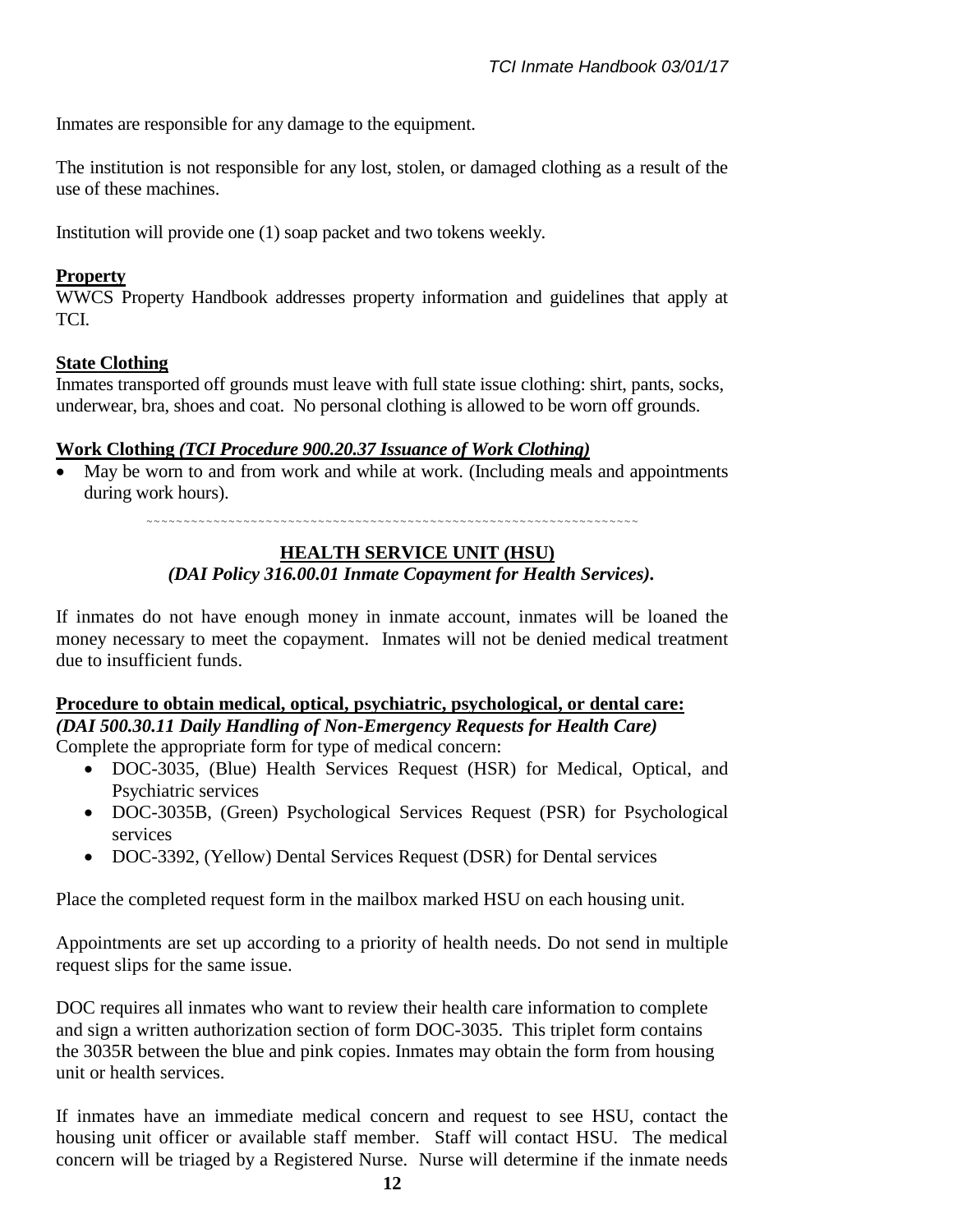to be seen immediately, or if the medical concern can wait for a routine RN appointment.

#### **Medications**

*Prescribed medication will be provided by HSU in accordance with DAI 500.80.11 Medication Delivery, Administration, and Training policy.* Staff will then make a visual inspection of the inside of inmate's mouth to determine that medication has been swallowed. Inmates are required to open mouth for this inspection. Inmates may be required to remove dental equipment. Inmate must report for medication at the scheduled time. Refusal to take controlled/prescribed medication will be documented. The following parameters are the approximate administration times:

- AM: The medication time that occurs around breakfast meal (0730)
- Noon: The medication time that occurs around noon, or lunch meal (1200)
- PM: The medication time that occurs around late afternoon or supper meal (1600)
- HS: The medication time that occurs at the last evening medication time (2030)

Medications may be administered up to one hour prior to the scheduled time and/or up to one hour past the scheduled time.

Carriable and over the counter medication may be kept in inmate's cell and taken as directed. All medications must be secured when not being used.

Over the counter medications may be purchased in the canteen. Please label this medication with inmate name and number upon receiving it.

Refills: Please submit a White Medication Refill Request (DOC-3035C) to HSU listing the medications needing refilled when inmates have a 7-day supply remaining in the blister pack.

#### **Medical Equipment**

Medical equipment issued for inmate use during incarceration (i.e. c-pap machines, oxygen concentrators, etc.) will transfer with the inmate to other facilities.

#### **Medical Release of Information**

Inmates who allow others (family, spouse, lawyers, social worker or agents) to have access to their medical information must complete an Authorization for Use and Disclosure of Protected Health Information (PHI) DOC-1163A to authorize the release of this information. HSU will not release this information without this form being completed. Inmates can obtain this form from the health services unit.

## **HSU Programs (subject to staff availability)**

- Prenatal Classes by appointment with Advanced Practice Nurse Prescriber
- Chronic clinics are held for asthma, diabetes, cardiac/hypertension, seizure disorders, HIV & Hepatitis C

#### **Psychological Services**

Psychological Services Unit (PSU) includes:

• Staff referrals.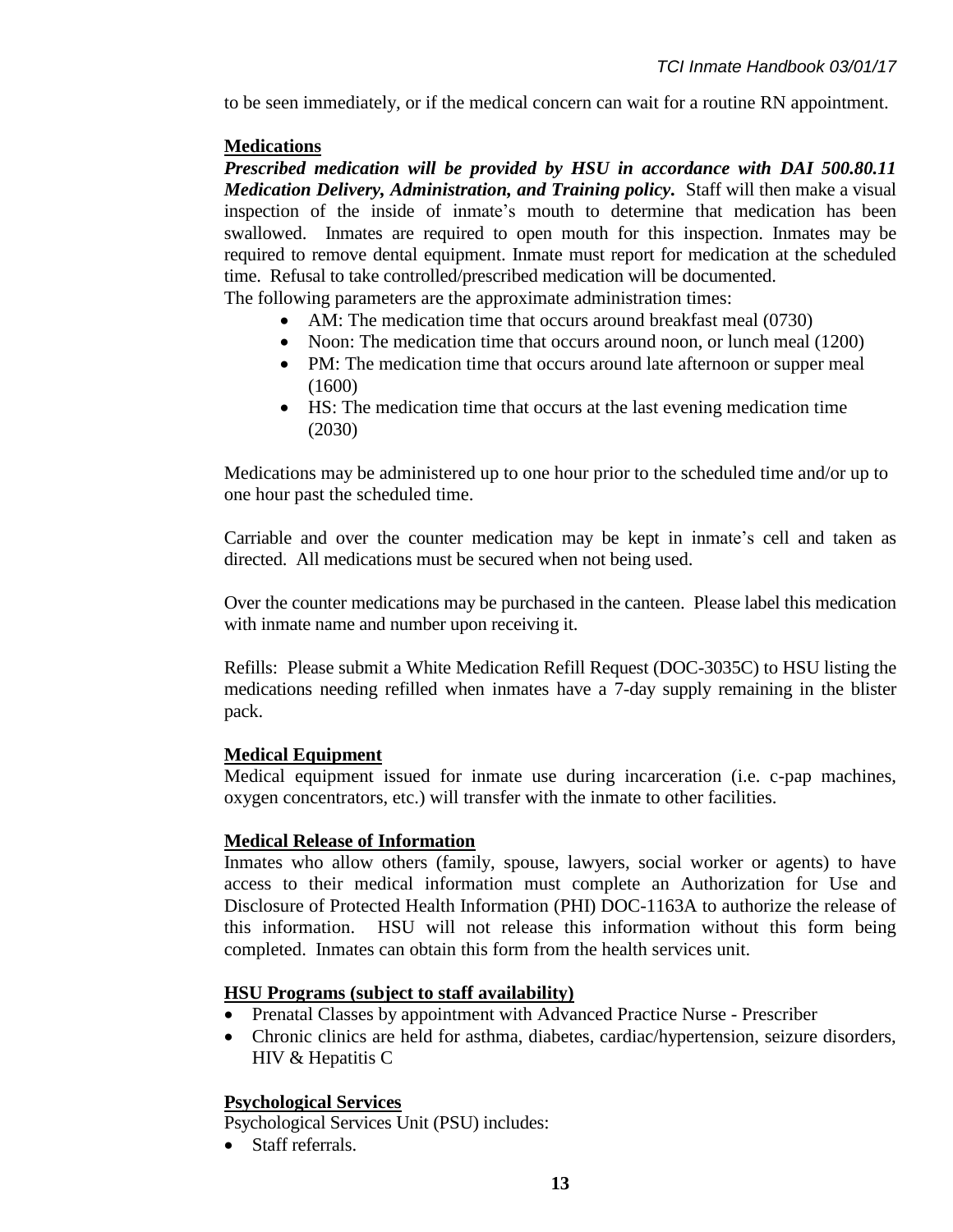- Routine clinical monitoring and/or therapy sessions
- Individual or group counseling.
- Crisis Intervention

Psychological services staff do not determine medication or room changes.

Inmates may request these services by contacting PSU staff by submitting a green Psychological Services Request (PSR) (DOC-3035B). Place the completed request form in the mailbox marked HSU on the housing unit. There is no copayment charge for psychological services. To review psychological services record, complete the DOC-3035 to request a file review or request photocopies from this record.

If inmates have an immediate mental health concern and request to see PSU, contact the housing unit officer or available staff member. Staff will contact PSU. The concern will be triaged by a Psychological Associate, who will determine if the inmate needs to be seen immediately, or if the inmate can wait for a routine psychological appointment.

~~~~~~~~~~~~~~~~~~~~~~~~~~~~~~~~~~~~~~~~~~~~~~~~~~~~~~~~~~~~~~~~~~

#### **HOUSING UNIT AND BED ASSIGNMENT**

Housing unit and bed assignments will be based on sentence structure, security classification, bed availability, and the needs of the institution. Any housing unit concerns should be addressed to the Unit Officer/Sergeant. The institution manages its cells and inmates in the best interest of the institution and population as a whole.

~~~~~~~~~~~~~~~~~~~~~~~~~~~~~~~~~~~~~~~~~~~~~~~~~~~~~~~~~~~~~~~~~~

#### **INMATE COMPLAINT PROCEDURE** *(Administrative Code DOC 310***)**

The complaint procedure gives inmates in an adult institution a process by which significant issues may be raised, investigated, and decided. Per Admin. Code DOC 310, inmates need to contact appropriate staff prior to filing a complaint to attempt to resolve issues informally.

Inmates are expected to follow the chain of command. If an inmate chooses to file an Inmate Complaint, it must be done in accordance with the established time limits pursuant to DOC 310.11(5) (d), which requires the complaint to be filed within 14 calendar days from the date of the occurrence of the event giving rise to the complaint.

Inmates sending Information/Interview Requests (DOC-761) to staff must follow the chain of command (refer to Chain of Command for Problem Solving at the back of this book). Inmates must start at the lowest level related to the problem before going to the next level. After waiting 10 working days for a response or resolution, inmate may contact the next and subsequent level as needed, informing staff of the steps already taken and the results. Failing to follow this Chain of Command, sending requests to multiple staff, or failing to wait 10 working days will only cause delays because staff have been told to return the request if inmates have not followed these steps. Inmates may "jump levels" or ask someone else sooner only for a valid reason. When doing so, explain reason for doing it and what has been said or done so far by staff. After waiting for staff response and/or no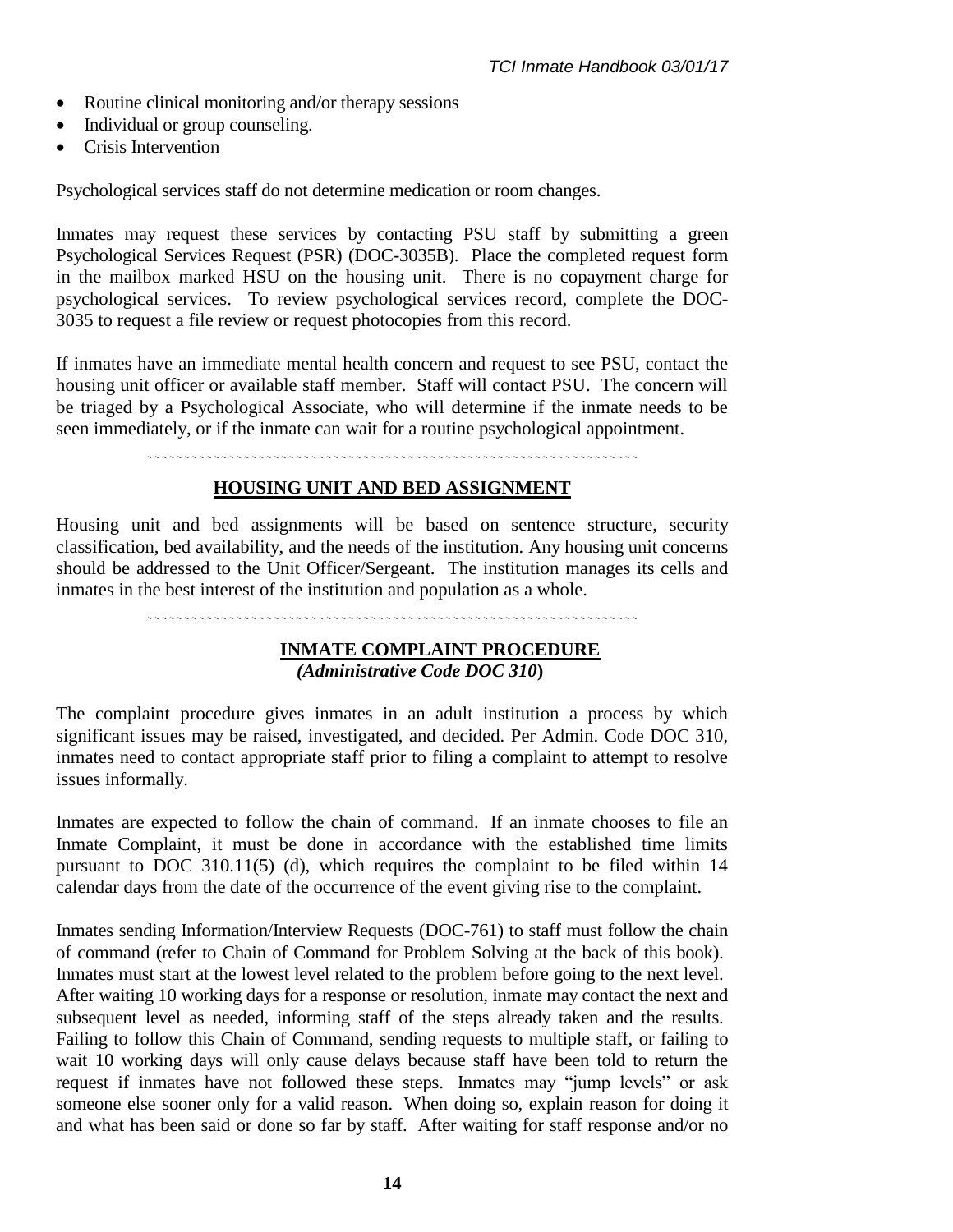resolve, be certain to submit the formal Inmate Complaint within the proper time limits as indicated above.

How to submit an Inmate Complaint:

- The complaint should be neatly written in dark pen or pencil on form DOC-400, which is available in each housing unit. Complete all information requested.
- Inmates may only file two complaints in a calendar week. Additional complaints will be accepted at the Inmate Complaint Examiner's (ICE) discretion. Health and personal safety issues shall be excluded from the limit.
- Inmates need to file within 14 calendar days unless the ICE finds good cause.
- Fill out the form completely. Explain the problem, being as specific as possible, listing attempts to informally resolve. Be sure to sign and date the bottom of each complaint form submitted.
- Place the complaint in the "ICE" box provided in each housing unit or seal in the confidential envelope provided on RHU/MSMU. The complaint will be scanned into a computer system, given a number (example: TCI-2016-#####) and a receipt will be provided.

There are complaints that will not be accepted, and will be returned to inmate in accordance to Administrative Code. Return letter will specify reason for return.

The ICE will investigate the complaint if appropriate and the reviewing authority will make a decision. Inmate will receive a copy after reviewing authority decision.

If not satisfied with a decision from the reviewing authority, inmate may appeal the decision to the Corrections Complaint Examiner in Madison using appeal forms DOC-405 Offender Complaint Appeal. The form is available in the housing unit and form requires inmate to mail directly to address listed on the form.

A rejected complaint may be appealed to the Reviewing Authority using form DOC-2182 Request for Review of Rejected Complaint. Form is available in the housing unit and this form shall be placed either in the "ICE" box on the housing units or sealed in the confidential envelope provided on RHU/MSMU.

~~~~~~~~~~~~~~~~~~~~~~~~~~~~~~~~~~~~~~~~~~~~~~~~~~~~~~~~~~~~~~~~~~

## **INTERVIEW INFORMATION REQUEST FORMS (DOC-761)**

To contact staff, submit a complete Interview Information Request Form (DOC-761) stating the specific reason for the request, including name, DOC #, housing unit, and cell. The forms are available in every housing unit. Please follow chain of command, and wait for a response within 10 days before sending out multiple requests. Refer to Chain of Command for Problem Solving listed in the back of this handbook.

~~~~~~~~~~~~~~~~~~~~~~~~~~~~~~~~~~~~~~~~~~~~~~~~~~~~~~~~~~~~~~~~~~

## **LIBRARY**

## *(DAI Policy 309.05.01 Selection of Library Materials)*

Housing Units are scheduled specific Library hours, see posting for scheduled times. Inmates may only go to scheduled library times.

## **Materials include:**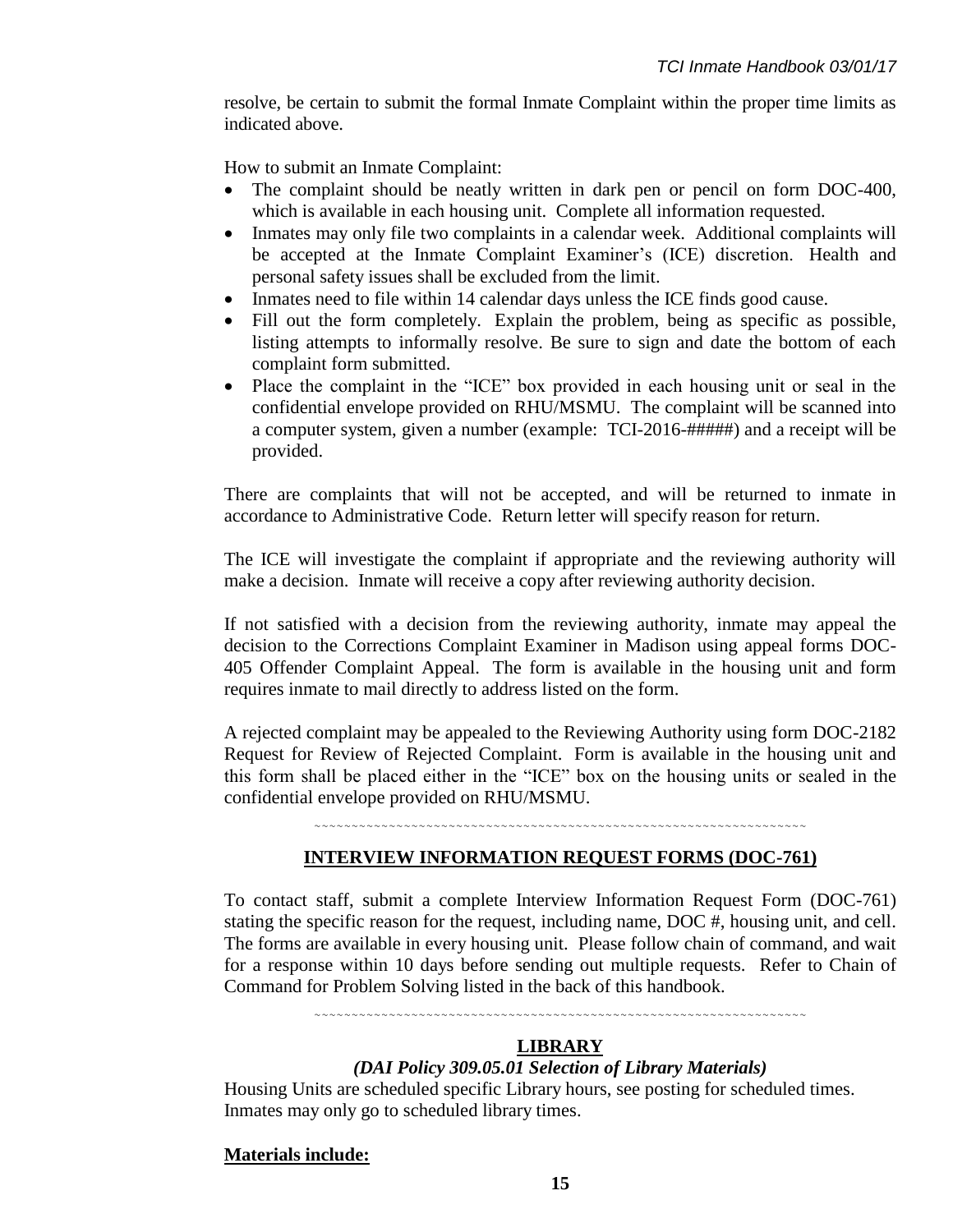- Fiction/Non-Fiction
- Newspapers/Magazines/Telephone Books
- Employment/Educational
- Legal
- Reference

#### **Services include:**

- Typewriters
- Photocopying
- Word processor
- Electronic law library system
- Notary

## **Law Library** - **(***DAI Policy 309.15.01 Law Library)*

Law materials are available to general population inmates during regular library hours.

Inmates with verifiable emergency or pending legal issues may request additional law library hours. Submit DOC-761 Interview/Information Request to the librarian include reasons why you need the additional time.

The electronic law library computers are available in the AB, MC, and RHU housing units.

#### **Simpson Library Rules**

- Sign in (name only) at the library counter upon arriving. Discussing legal work with another inmate must be approved by the librarian at the beginning of the hour and is limited to designated "LAW" tables.
- Library materials may not be removed from the library without checking them out.
- Inmates may check out four books at a time.
- If there are overdue items, inmate will not be permitted to check out books.
- The books you have checked out are your responsibility. Do not transfer the books to another inmate. Inmate may be charged restitution for books that are lost and not returned.
- Failure to return materials, damaging materials, or repeated overdue violations may result in disciplinary action.
- Legal materials may not be removed from the library. Legal materials will be reshelved by the librarian.

**Photocopying (Personal/legal) –** (*WWCS Procedure 900.40.03 Photocopy Services)* Photocopy services are available in the library for certain items.

## **Typewriters**

- First come first serve basis, law library will have priority.
- Bring your own paper, limit 10 sheets.

#### **Word Processing**

- Priority reserved for inmates with pending legal cases with deadline dates.
- Next priority is given to inmates preparing documents for correspondence courses.
- Standard rates apply for all printouts per page.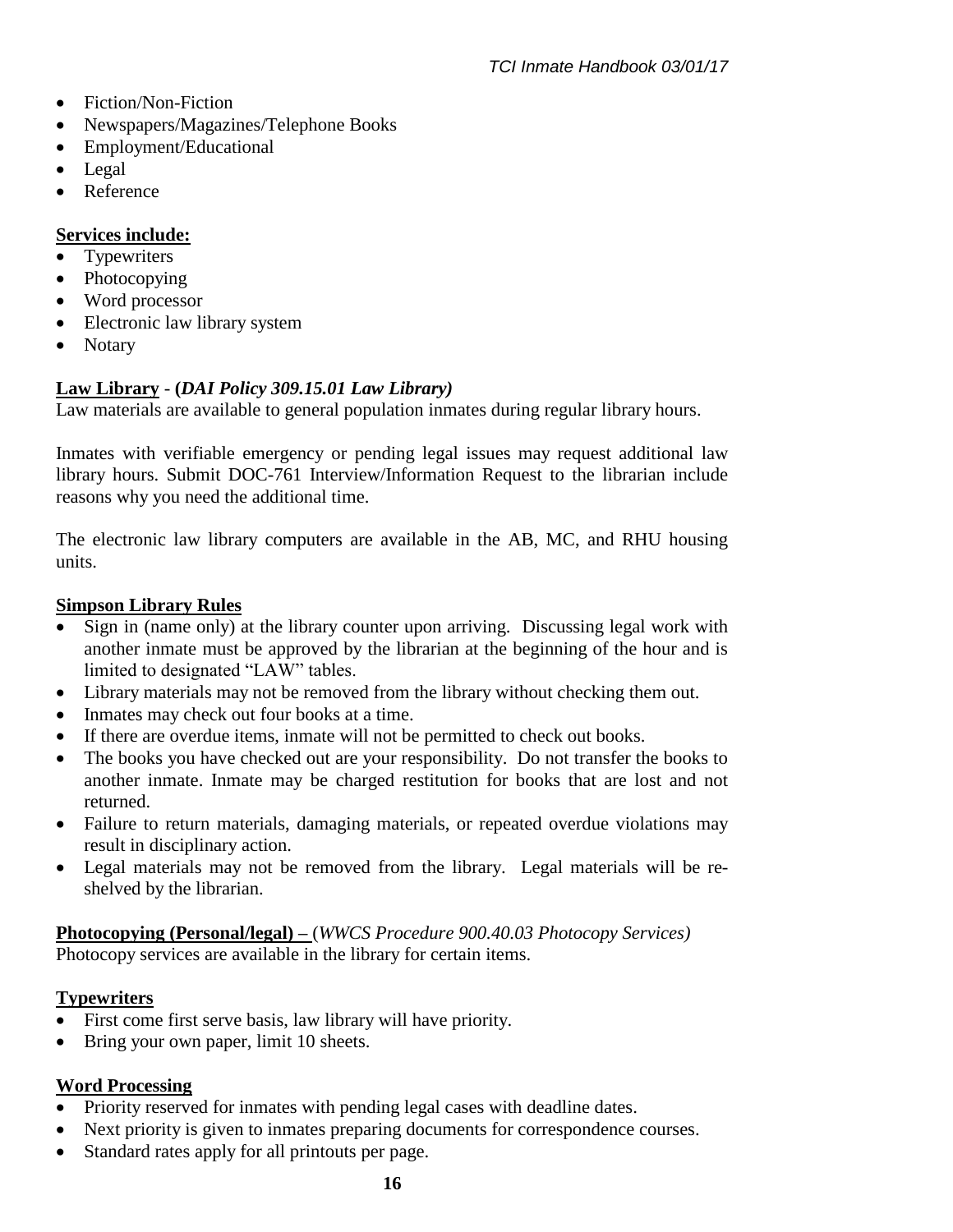| DATE:        | May 18, 2018                                      | <b>PLEASE POST</b> |
|--------------|---------------------------------------------------|--------------------|
| TO:          | All Wisconsin Women's Correctional System Inmates |                    |
| <b>FROM:</b> | Sarah Cooper<br>Warden                            |                    |
| SUBJECT:     | <b>Depositing Inmate Funds</b>                    |                    |

The Division of Adult Institutions (DAI) changed its process for depositing funds into an inmate's financial account effective February 19, 2018. The Wisconsin Women's Correctional System (WWCS) initially implemented this change on April 3, 2017 therefore; all WWCS inmates were made aware of this change by memo posting on March 27, 2017, and subsequently on January 12, 2018.

Access Corrections is the only vendor designated to accept funds on behalf of DAI. Please tell your family and friends to no longer send funds directly to the correctional facility.

Checks and money orders must be sent, along with a deposit slip (available via website or in the institution library), to: Secure Deposits-Wisconsin DOC, PO Box 12486; St. Louis, MO 63132. Funds must be made payable to Access Secure Deposits.

Access offers multiple methods to process funds in addition to USPS. There are cash walk-in sites such as Family Dollar, Dollar General, and Speedway. Locations can be found at www.CashPaytoday.com. Access Corrections also accepts credit cards via the internet or telephone, and their telephone agents (bilingual) are available 24/7. The phone number is (866)345-1884

Your family and friends are encouraged to visit www.AccessCorrections.com for additional information regarding how to make a deposit and to obtain the deposit form. Information is also available on www.doc.wi.gov (click Adult Facilities, then Money, Mail & Property).

 $SC:kr$ 

cc: File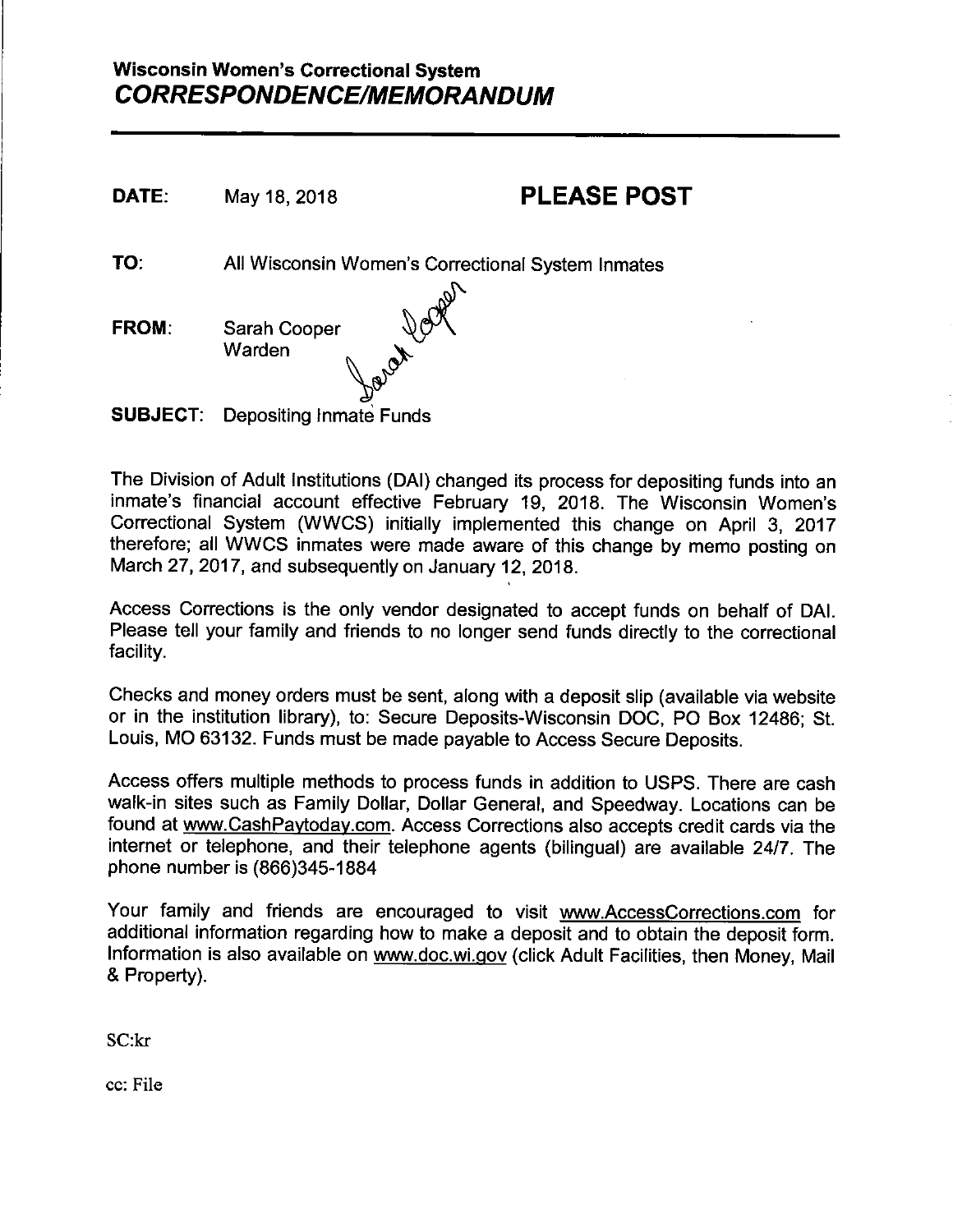## **MAIL AND CORRESPONDENCE** (*Administrative Code 309 and DAI Policy 309.04.01 Inmate Mail*)

~~~~~~~~~~~~~~~~~~~~~~~~~~~~~~~~~~~~~~~~~~~~~~~~~~~~~~~~~~~~~~~~~~

It is inmate's responsibility to review Administrative Code on correspondence and publications (DOC 309).

Inmates Outgoing mail should use this complete address, including complete name and their inmate number.

The mailing address for cards, letters and correspondence is:

Taycheedah Correctional Institution (Inmate name and DOC number) P.O. Box 3100 Fond du Lac, WI 54936-3100

Money orders or cashier's checks received at this P.O. Box will be returned to sender.

The Post Office Box number for money orders and cashier checks is:

Taycheedah Correctional Institution Inmate Accounts (Inmate name and DOC number) P.O. Box 3000 Fond du Lac, WI 54936-3000

Money orders and cashier's checks must contain inmate full name and DOC number. Cards, letters or correspondence received at this P.O. Box will be returned to sender.

United Parcel Service (UPS) packages must be addressed to:

Taycheedah Correctional Institution (Inmate name and DOC number) 751 County Road K Fond du Lac, WI 54936

UPS will not deliver to a P.O. Box

Embossed envelopes are sold in canteen/vendor catalogs. Attach Disbursement Request DOC-184 to manila envelopes to be used for legal mail, excess cards, letters, photos, and magazines to comply with volume limits, and approved completed hobby drawings/projects.

All first class mail must be sent by using embossed envelopes. If additional postage is necessary, a money transmittal may be used for additional postage. Inmate money transmittals may not be used alone for the postage, except in cases of legal mail, certified, registered, overseas airmail, greeting cards, manila envelopes, or when postal rates change. If you do not have sufficient funds to cover the additional postage, the items will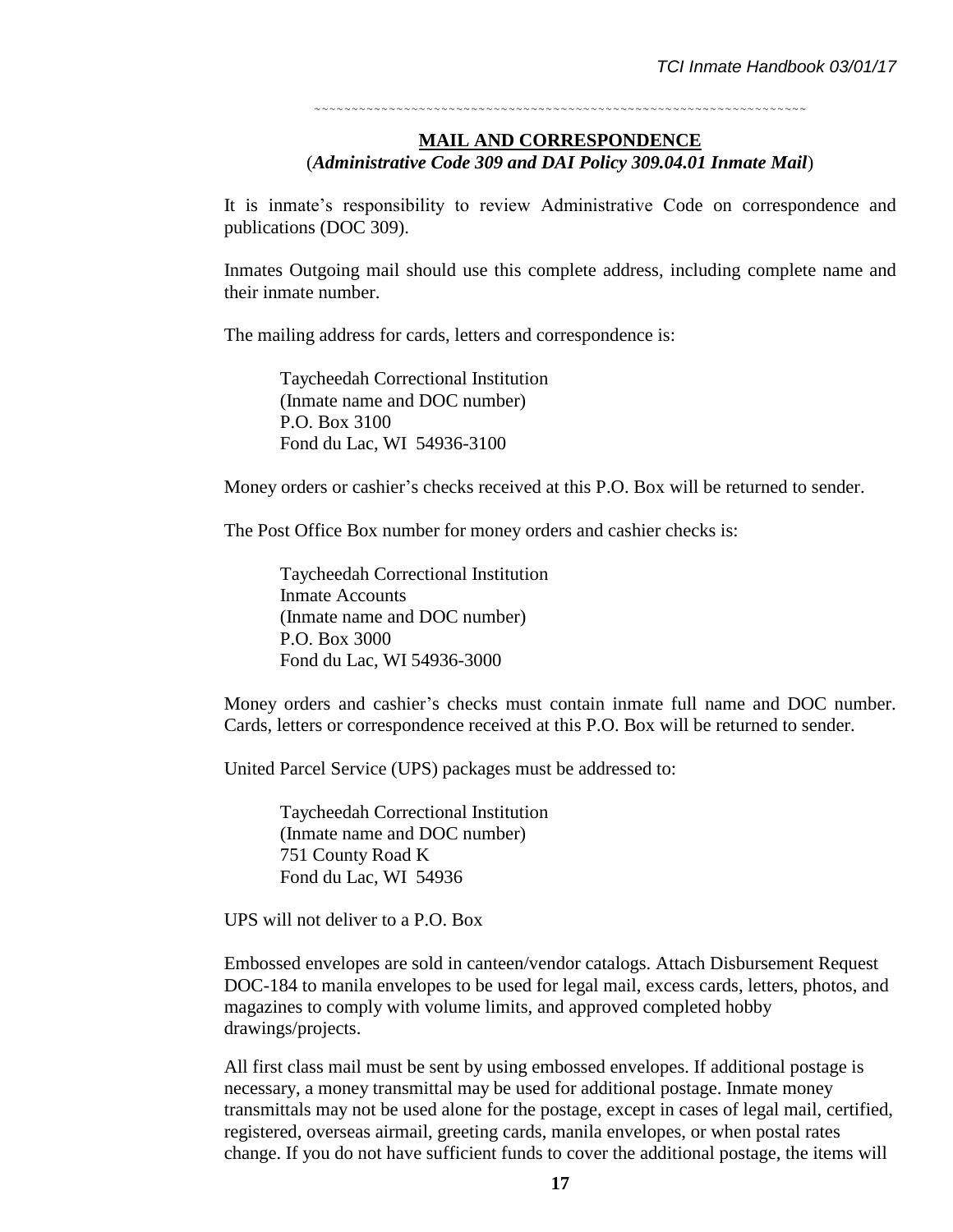be returned to you.

Property items will be sent out via designated commercial carrier for tracking and insurance purposes.

Only items of nominal value, including, but not limited to, photographs, magazines, completed hobby drawings/projects, excess cards and letters that fit in a standard #10 envelope, or a manila envelope purchased in Canteen and provided by the inmate may be sent out through the United States Postal Service (USPS). Nominal value is defined as items that would not require a DOC-237 when it was received.

There is no tracking or insurance for items sent out by USPS. Inmates are responsible for items sent out USPS.

Greeting cards purchased from canteen will have the postage attached. All other greeting cards must be placed into embossed envelope for mailing. Greeting cards purchased from vendor catalogs must have DOC-184 Disbursement Request attached for postage.

#### ~~~~~~~~~~~~~~~~~~~~~~~~~~~~~~~~~~~~~~~~~~~~~~~~~~~~~~~~~~~~~~~~~~

#### **MANUFACTURERS'/VENDORS' COUPONS**

If inmates receive manufacturer's/vendor's coupons legitimately, inmates may send them out through the mail to family and friends.

~~~~~~~~~~~~~~~~~~~~~~~~~~~~~~~~~~~~~~~~~~~~~~~~~~~~~~~~~~~~~~~~~~

## **MEALS**

Meals are served at Prescott Hall. Inmates do not have to go to meals. Inmates choosing to attend meals must remain at Prescott to eat the meal. Inmates cannot leave housing unit building for meals until the bell is rung or has been announced by staff. Follow housing unit check out procedures when going to meals.

Inmates will enter and exit through designated doors only.

Inmates will be directed by staff to fill a row of chairs/tables in the dining area and once the row is full, begin to fill the next row in succession. Entire row at table must be filled before exiting Prescott.

When leaving the dining area, inmates are to use the shortest distance to the exit line.

#### **Dining Room Procedures**

- Hats must be removed upon entering Prescott.
- Upon entering Prescott there will be no talking permitted in line.
- Talking is allowed between inmates seated at the same table.
- No skipping or trading places in line.
- Inmates must take one tray, one knife, one fork, and one spoon.
- Inmates may exchange served meal items at inmate's table only.
- All food must be eaten at tables, no eating in line.
- When finished eating, dispose of all waste in the appropriate receptacle. Deposit eating utensils in the designated pre-soak containers and place cafeteria tray with soiled dishes in the tray rack. Only one piece of whole fruit can be taken from the dining room back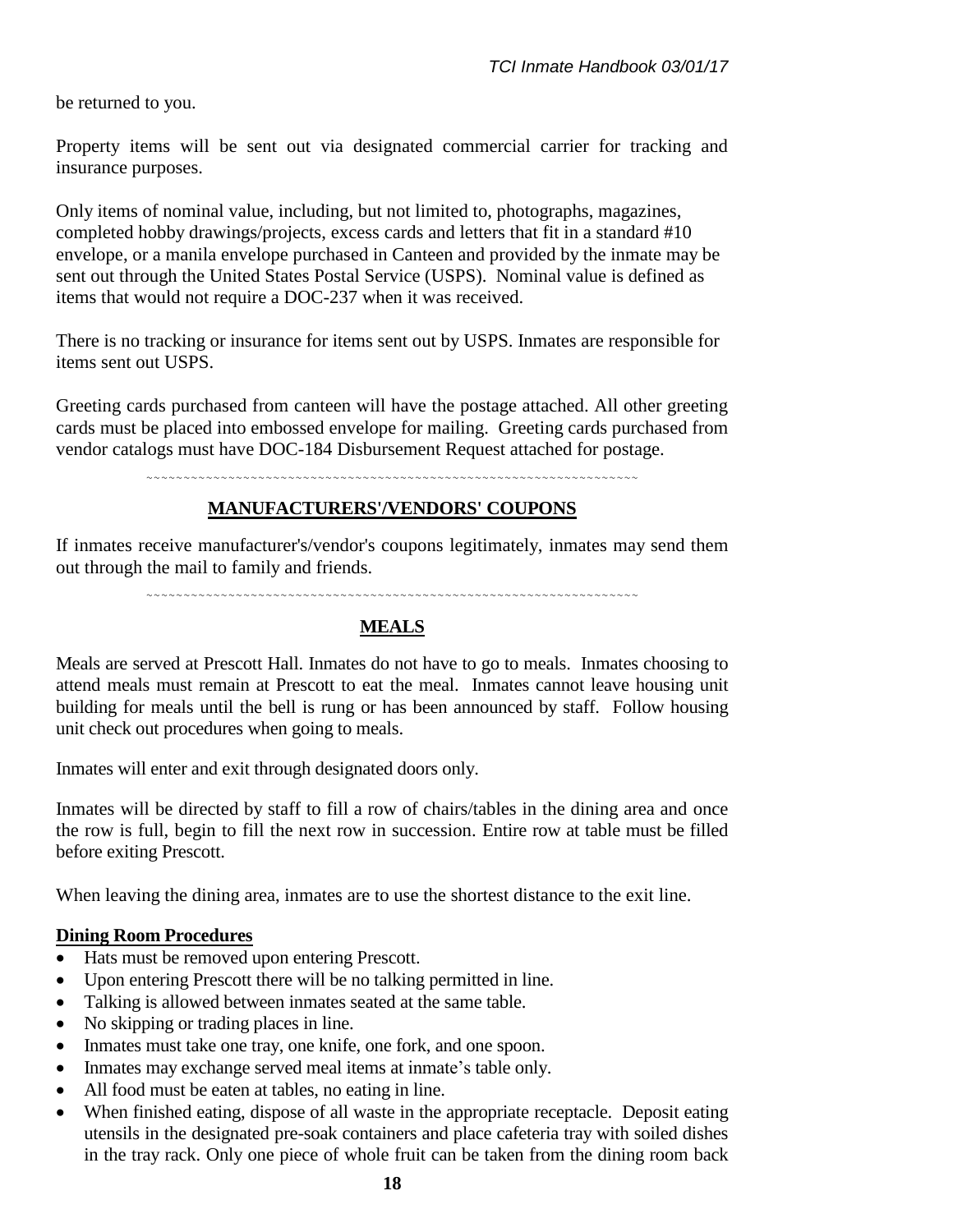to your cell to be consumed that day.

• Meals start at approximately the following times:

| <b>Breakfast</b> | $6:15 \text{ AM}$ |
|------------------|-------------------|
| Lunch            | $10:55$ AM        |
| Dinner           | $3:55$ PM         |

#### ~~~~~~~~~~~~~~~~~~~~~~~~~~~~~~~~~~~~~~~~~~~~~~~~~~~~~~~~~~~~~~~~~~

#### **PACKAGES & PARCELS** *(DAI Policy 309.04.01 Inmate Mail)*

Packages must be sent to: Taycheedah Correctional Institution (Inmate name and DOC number) 751County Road K Fond du Lac, WI 54936

UPS will not deliver to a P. O. Box

The institution is not responsible for lost or damaged packages or letters.

Items inappropriately mailed in or delivered to the institution (Cash on Delivery (COD), Postage due) will not be accepted and will be returned to the sender.

~~~~~~~~~~~~~~~~~~~~~~~~~~~~~~~~~~~~~~~~~~~~~~~~~~~~~~~~~~~~~~~~~~

#### **RECREATION**

*(TCI Procedure 900.40.01 Supervised Recreational Activities)*

#### **Housing Unit Activities**

- Walking track Table games
- Exercise Equipment Volleyball

#### **Recreation Activities Include:**

- Exercise/Aerobics videos Power Walking/Jogging
- 
- 
- Badminton Hacky sac
- Jump rope Fit ball
- Yoga Class Basketball
- 
- 
- 
- Weight Equipment Physical fitness equipment
- Softball Volleyball
	-
	-
	-

#### **Schedule**

- Housing Units are scheduled specific hours, see posting for scheduled times. Inmates may only go to scheduled times. General population and A&E inmates may participate in recreation per housing unit schedules.
- Voluntary unassigned inmates are only permitted to use morning/afternoon hours.

#### **Recreation Rules**

Consult with recreation leader regarding proper use of equipment or activity. Refer to posted instructions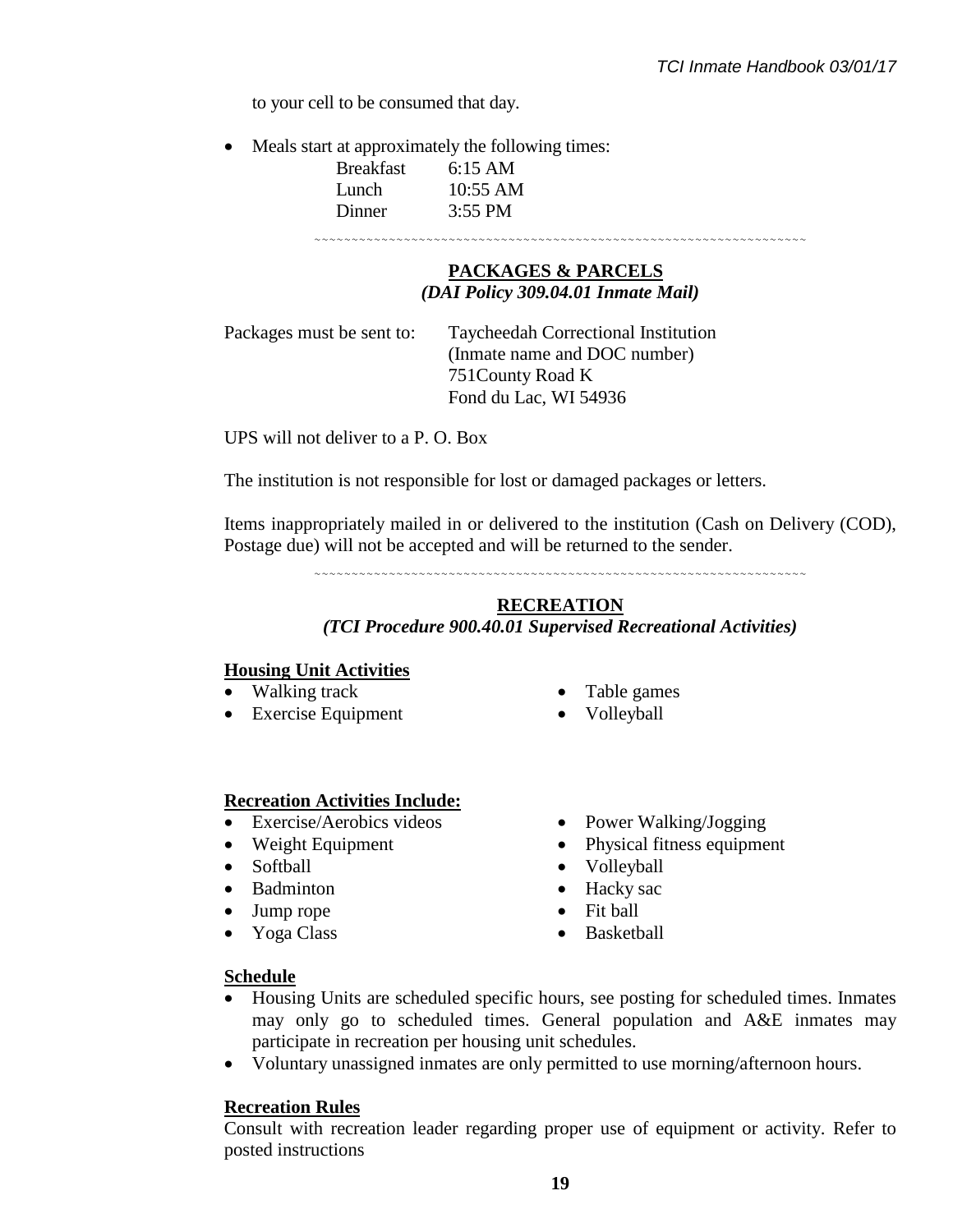- Coats/hats will be hung in designated location. Hats and sunglasses may be worn for outdoor recreation only.
- Inmates must check/sign in upon arriving at activity.
- Inmates must participate in scheduled activity.
- Shoes are not required to be worn while participating in outside sand volleyball and yoga class.
- Equipment shall be used only for its intended purpose.
- Do not use damaged equipment. Report damaged equipment immediately to the Recreation Leader.

~~~~~~~~~~~~~~~~~~~~~~~~~~~~~~~~~~~~~~~~~~~~~~~~~~~~~~~~~~~~~~~~~~

#### **RECREATIONAL TELEPHONE CALLS** *Administrative Code DOC 309*

Inmate telephone calls, except approved and authorized attorney calls, may be monitored and recorded. Contact the Corrections Management Services Director concerning attorney exemptions.

Telephones are available for inmate use in each housing unit. Prepaid calls can be made from these phones. Inmates will not be excused from programs or work assignments to use the phone.

#### **Emergency/Special Phone Call Requests**

Incoming emergency calls will be verified by institution staff. Once the information is verified, you will be notified of the call. If a return call is requested, you will be notified and arrangements will be made to assist you in making the call.

Outgoing Emergency/Special Telephone Calls need to be approved by Social Worker or a Supervisor.

Inmates are prohibited from using the telephone to:

- Call staff members.
- Make third party calls.
- Make threatening, harassing, illegal, or intimidating phone calls.

*Abuse of telephone privileges may result in disciplinary action.*

~~~~~~~~~~~~~~~~~~~~~~~~~~~~~~~~~~~~~~~~~~~~~~~~~~~~~~~~~~~~~~~~~~

## **RELEASE FROM TCI**

When leaving TCI upon release to the community, inmates will be expected to turn in all state property including handbooks to unit staff prior to release.

Notify Social Worker of person picking up on date of release or if a bus ticket is needed and to what destination.

60-90 days prior to release, inmates will be asked by unit Social Worker of choice of release clothing. Options are:

- If inmates have personal clothing, these will be utilized.
- If no personal clothes, inmates can arrange to have a relative or friend mail a set of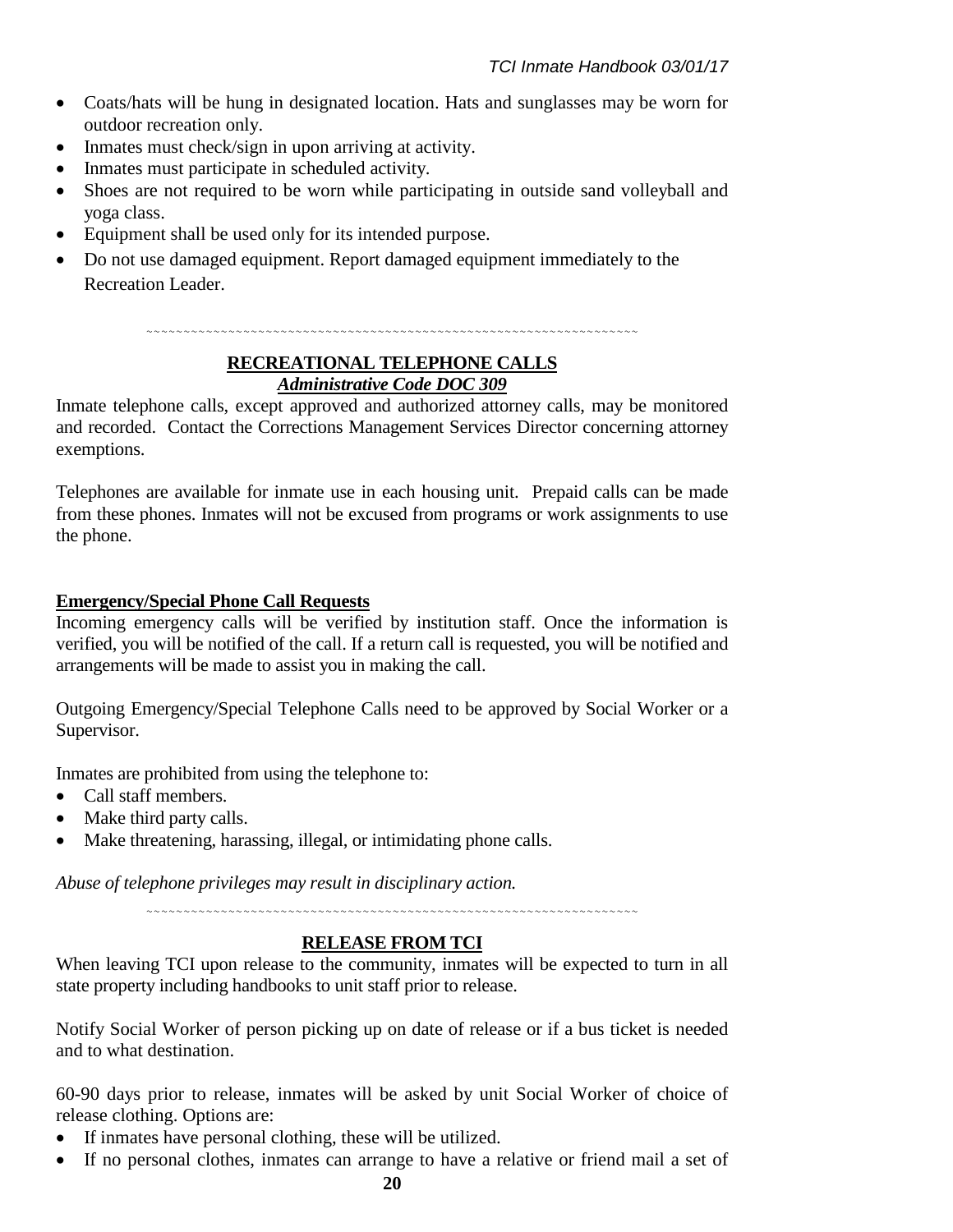new clothing with tags a minimum of two weeks prior to release.

- If no personal clothes, inmates may use a portion of release funds to purchase a set of clothing from an outside vendor. Inmates will then complete a disbursement with order no more than six weeks prior to release.
- If inmate has no personal clothing and no release money, notify assigned social worker. Staff will attempt to arrange for donated clothing.

#### ~~~~~~~~~~~~~~~~~~~~~~~~~~~~~~~~~~~~~~~~~~~~~~~~~~~~~~~~~~~~~~~~~~

#### **SEXUAL ABUSE/ASSAULT OF INMATES**

The Prison Rape Elimination Act (PREA) was passed by Congress in 2003 to address the problem of sexual abuse by persons in the custody of prisons and jails across the country. All correctional agencies in the nation, including Wisconsin, must adhere to the provisions of this federal law.

Wisconsin statute 940.225 establishes that sexual assault is a crime. The provisions of the law state that it is illegal for a person to have sexual contact or sexual intercourse with an individual who is confined in a correctional institution if the actor (person) is a correctional staff member. The law also states that it is illegal to have sexual contact or sexual intercourse with an individual who is on probation, parole or extended supervision if the actor (person) is probation, parole, or extended supervision agent who supervises the individual, either directly or through a subordinate.

Sexual abuse and sexual harassment of inmates by staff, volunteers, contractors and other inmates is simply unacceptable. To be clear, sexual abuse by another inmate is sexual activity that is not wanted or agreed to. And it is never appropriate for a staff member to make sexual advances or comments, or to engage in sexual contact with an inmate.

To ensure your safety DOC provides multiple ways for you to safely, and if you wish – anonymously, report any knowledge, suspicion or information of sexual abuse and sexual harassment. These reporting methods are posted throughout this facility... near phones, dayrooms, dining areas, recreation areas, education areas, and visiting areas, for example. In addition to these posters, let's talk about your options to report in this facility. But before I do, I'd like to emphasize that deciding to report sexual abuse is never easy. Please report abuse as soon as safely possible. There is no time limit to report sexual abuse, however, sooner is better. You do not need to have evidence. If you experience, witness or suspect sexual abuse or sexual harassment you can report in any of these ways:

- Call 777. This is a reporting hotline. Your message goes directly to the Department of Corrections investigations team. Your inmate pin number is not needed to make this call.
- If you wish to report to an agency outside of the Department of Corrections, call 888. This is another reporting hotline. Your inmate pin number is not needed to make this call.
- Tell any staff person.
- Send a note or request to speak with any staff person.
- File a grievance.
- Tell a trusted family member, friend, and/or support person. They may report on your behalf. These reports are called "third-party" reports. Third parties may report online at [www.doc.wi.gov.](http://www.doc.wi.gov/) They may click on Prison Rape Elimination Act to access the report link.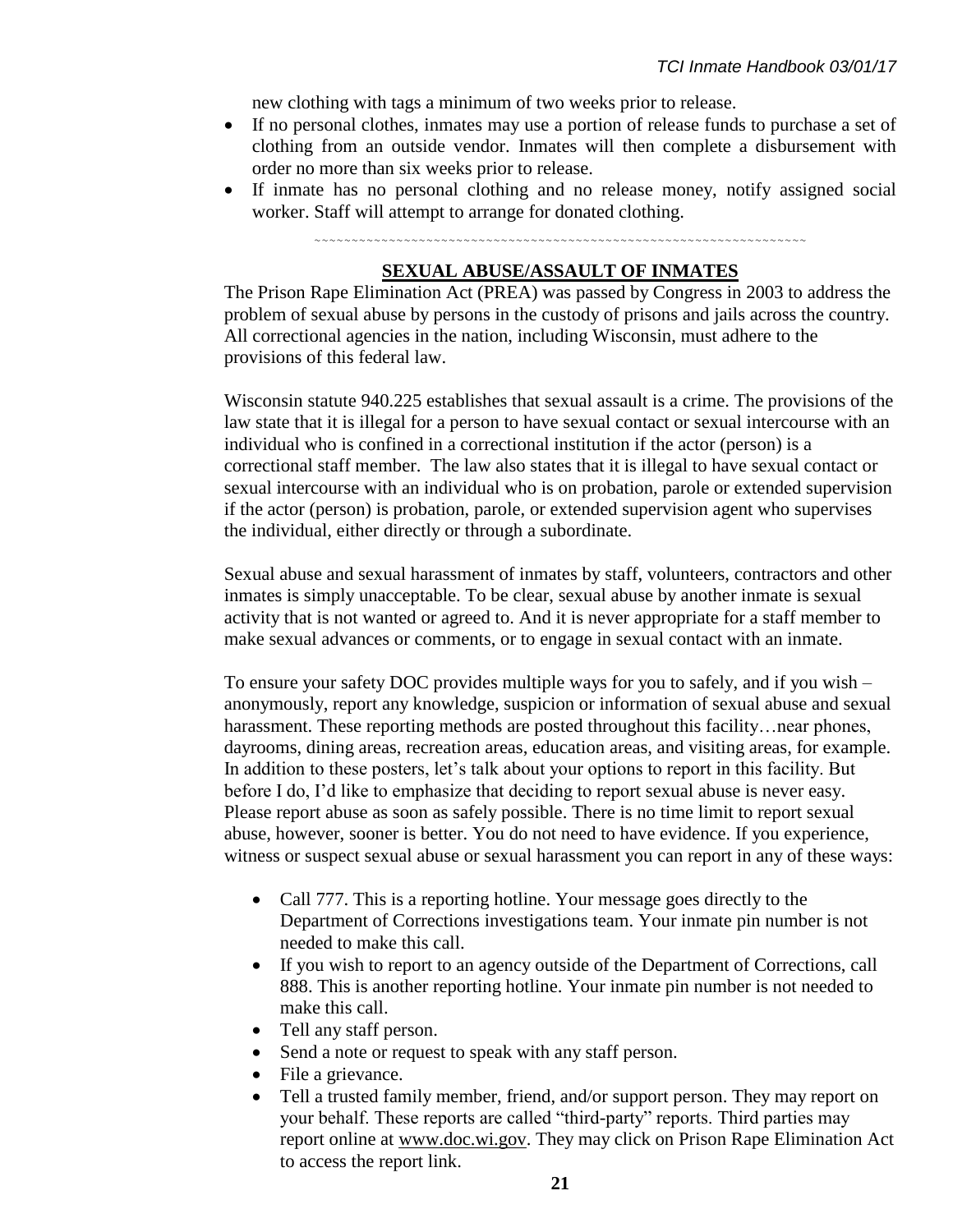Write to local law enforcement.

~~~~~~~~~~~~~~~~~~~~~~~~~~~~~~~~~~~~~~~~~~~~~~~~~~~~~~~~~~~~~~~~~~

## **SMOKING**

Possession or use of smoking materials and tobacco products is prohibited.

~~~~~~~~~~~~~~~~~~~~~~~~~~~~~~~~~~~~~~~~~~~~~~~~~~~~~~~~~~~~~~~~~~

## **SOCIAL SERVICES**

## **Social Workers**

Social workers are assigned by the Social Services Department. To contact your social worker, fill out an Interview Request Form (DOC-761) and place in the box provided on the unit.

Things unit social worker may be able to help with:

- Family Emergencies Special visits
- 
- Special phone calls Vital Documents
- Parole planning LAIP (Legal Aid to Incarcerated Persons)
- Institution programming Release Planning
- Interstate compacts

## **Programs**

- Violence in Relationships
- Anger Management
- Moving On
- AODA Residential Treatment and Dual Diagnosis
- Parenting

## **Records Office**

For assistance, complete DOC-761 Interview Information Request. The Records Office may be able to assist you with:

- 
- Sentence Credit issues **Transcripts**
- 
- 
- 
- Wisconsin Department of Transportation State Identification **Cards**
- Release date **Parole eligibility** 
	-
- Notary service **Detainers/warrants**
- File reviews Sentence Computations
- Open records request Judgments of Convictions
	- Photocopies from your Legal/Social Services file
- **Religious Programs** *– (DAI Policy 309.61.01 Religious Beliefs and Practices; 309.61.02 Religious Property; and 309.61.03 Religious Diets)*

To contact the Chaplain, fill out and send an Interview Information Request (DOC-761). The Chaplain may be able to help with:

- Pastoral/Clergy/Minister visits Worship opportunities
- 
- 
- General counseling Study materials
- Grief counseling Emblems
- 
- Sacraments Spiritual counseling
- Seminars Religious studies
	-
	-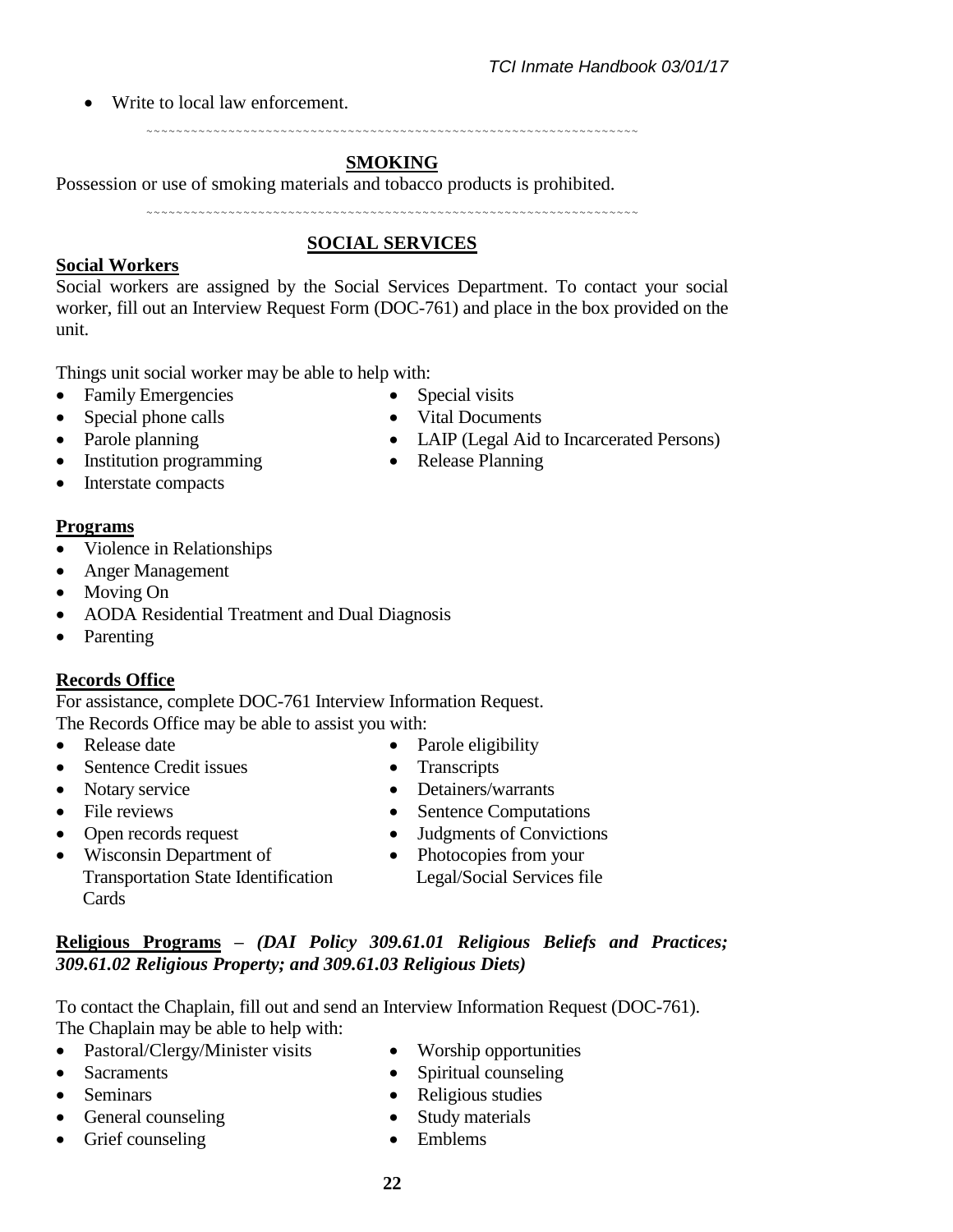Inmates will be required to designate their religious preference and must complete DOC-1090 Religious Preference. If the inmate's initial designation is "No Preference," the inmate may designate a preference at any time. Changes to religious preference may be made once every 6 months by contacting the Chaplain using a DOC-761 Interview/Information Request.

#### ~~~~~~~~~~~~~~~~~~~~~~~~~~~~~~~~~~~~~~~~~~~~~~~~~~~~~~~~~~~~~~~~~~

#### **SURVEILLANCE**

#### *(DAI Policy 306.00.01 Electronic Monitoring Surveillance)*

Inmate activities may be monitored and recorded anywhere throughout the institution.

~~~~~~~~~~~~~~~~~~~~~~~~~~~~~~~~~~~~~~~~~~~~~~~~~~~~~~~~~~~~~~~~~~

#### **UNSANCTIONED GROUPS**

Any group or activity not specifically sanctioned by TCI is designated "Unsanctioned" and is prohibited.

Any sanctioned group that engages in anti-social activity shall be suspended, and during that time of suspension shall be considered an unsanctioned group. Any "Affiliation" or "Alliance" with a group not sanctioned by TCI will be treated as an unauthorized group activity.

Inmates will not be allowed to have in their possession, any written or printed material that details the code of ethics or view of a Security Threat Group, or other group, not specifically authorized for membership within the institution. Any inmate may be subject to discipline if found in possession of, wearing, manufacturing, or distributing any Security Threat Group related activities.

~~~~~~~~~~~~~~~~~~~~~~~~~~~~~~~~~~~~~~~~~~~~~~~~~~~~~~~~~~~~~~~~~~

#### **VISITING**

#### *(Administrative Code DOC 309 and DAI Policy 309.06.01)*

If inmates choose to go to visits, no exceptions will be made for inmates to attend other activities. No arrangements will be made for inmates to attend alternative meals or activities in progress.

#### **Visiting Hours:**

- 2:30 PM through 8:30 PM Monday through Friday.
- 8:00 AM through 3:30 PM Weekend & Holidays
- Visitors will not be admitted 35 minutes prior to the end of visiting hours.

#### **Amount of Visiting:**

- Four (4) visits per week (Monday through Sunday).
- Only one (1) visit per weekend (either Saturday or Sunday).

#### **Length of Visits:**

- Three (3) hours per weekday and evening.
- Two (2) hours per weekend and holiday.
- Visits may be shortened due to time and space availability.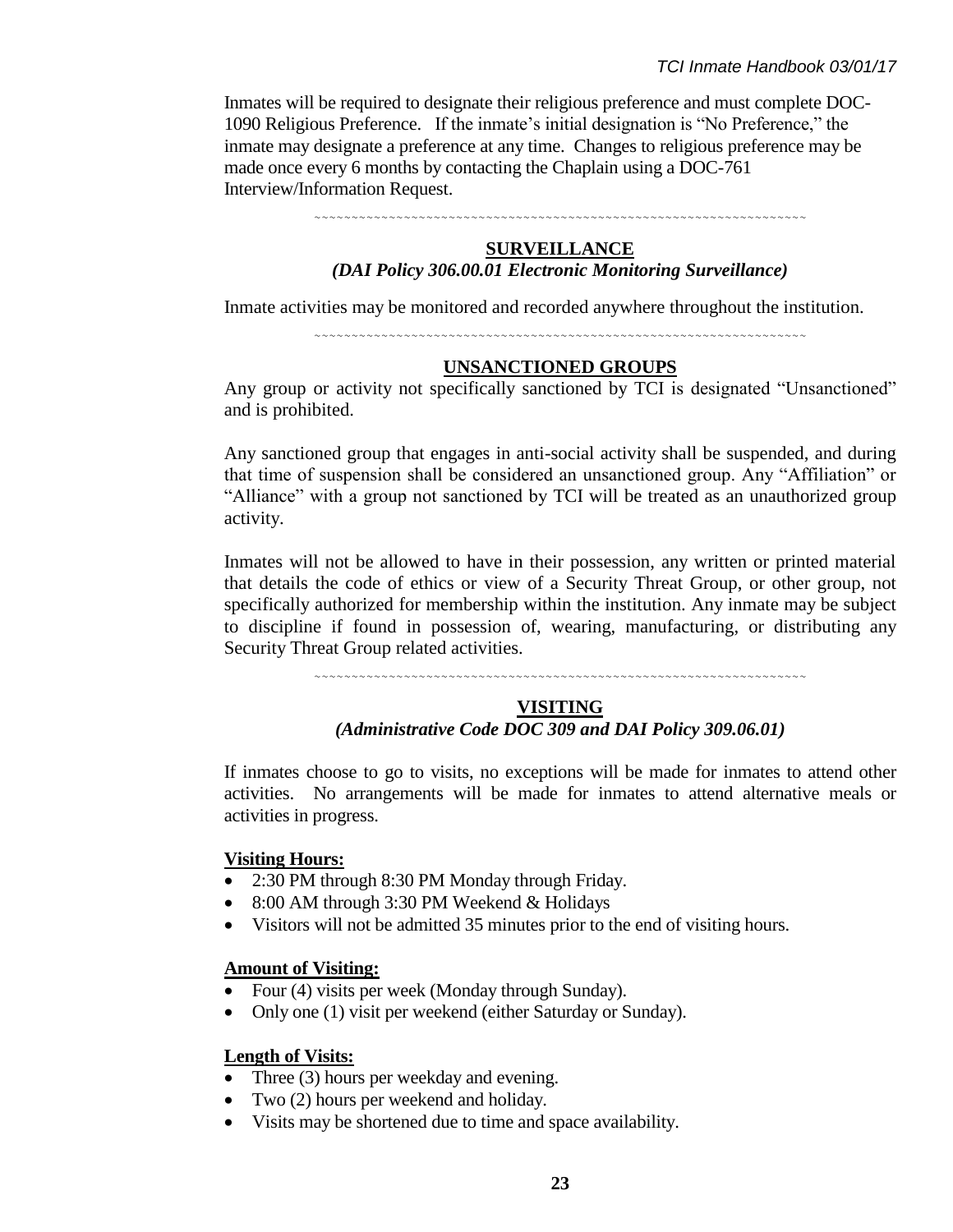## **Visiting Guidelines:**

*Please inform inmate visitors of the following information. General information is also available for visitors on [www.wi-doc.com](http://www.wi-doc.com/) located under Adult Institutions and Visiting Procedures and on the specific institution website.*

Misconduct by inmate or visitors in the visiting room may result in disciplinary action, which could result in the suspension of visiting privileges. In addition, inmate's visit could be terminated immediately.

All visitors will check in at the gatehouse. Inmate will be contacted if visit is in progress and a second visit arrives.

## **TCI Visiting Center Rules:**

- Inmates must wear state issued green clothing, with shirt tucked in and buttoned, with the exception of the top button open. State shoes must be worn properly.
- The following items are the only items allowed to be brought to the Visiting Center, by inmates:
	- 1 Room Key 1 Watch 1 Inhaler 1 Nitroglycerin
	- $1 -$  Wedding Ring  $1 -$  Comb  $1 -$  Glasses, prescription
- Legal materials With 3 days prior approval from the Shift Supervisor or Social Worker.
- The Visiting Officer will assign seating arrangements.
- Inmates and their visitors are not allowed to change assigned seating arrangements.
- Inmates and their visitors are permitted an embrace and a brief kiss at the beginning and the end of the visit only, in the seating area. Any embracing and/or kissing during the visit or indiscreet conduct may lead to individual disciplinary action, which may include the removal of visiting privileges.
- Inmates and visitors are not allowed to place their hands inside or underneath inmate and/or visitor's clothing. Hands or laps of inmates or visitors are not to be covered at any time during the visit. Inmates and visitors will at all times sit in an upright position facing the officer.
- Inmates and visitors must keep their shoes on at all times. Feet may not be placed on the furniture.
- Inmates, as well as visitors, are responsible for making sure that children are not disruptive in the Visiting Center. Inmates are allowed to hold children visiting them under the age of 10.
- Only visits with children are allowed in the play area. Children are not allowed to play on top of the furniture. No food or drink is allowed in the play area.
- Vending machines are available for visitor use. Inmates will remain in their seats. Inmates are not allowed to handle money. TCI is not responsible for loss of money or property in the vending machines. The microwave is for adult use only. Do not leave the microwave unattended, while in use.
- Combing or braiding of another person's hair is not permitted.
- Visitors will change children's diapers in the visitor's restroom only. Inmates are not allowed to take children to the restroom.
- A mother with child is permitted to breast-feed during visitation in the institution/facilities visiting room. TCI has an area within the visiting room available if a mother desires to have privacy while breastfeeding, but the mother is not required to utilize it.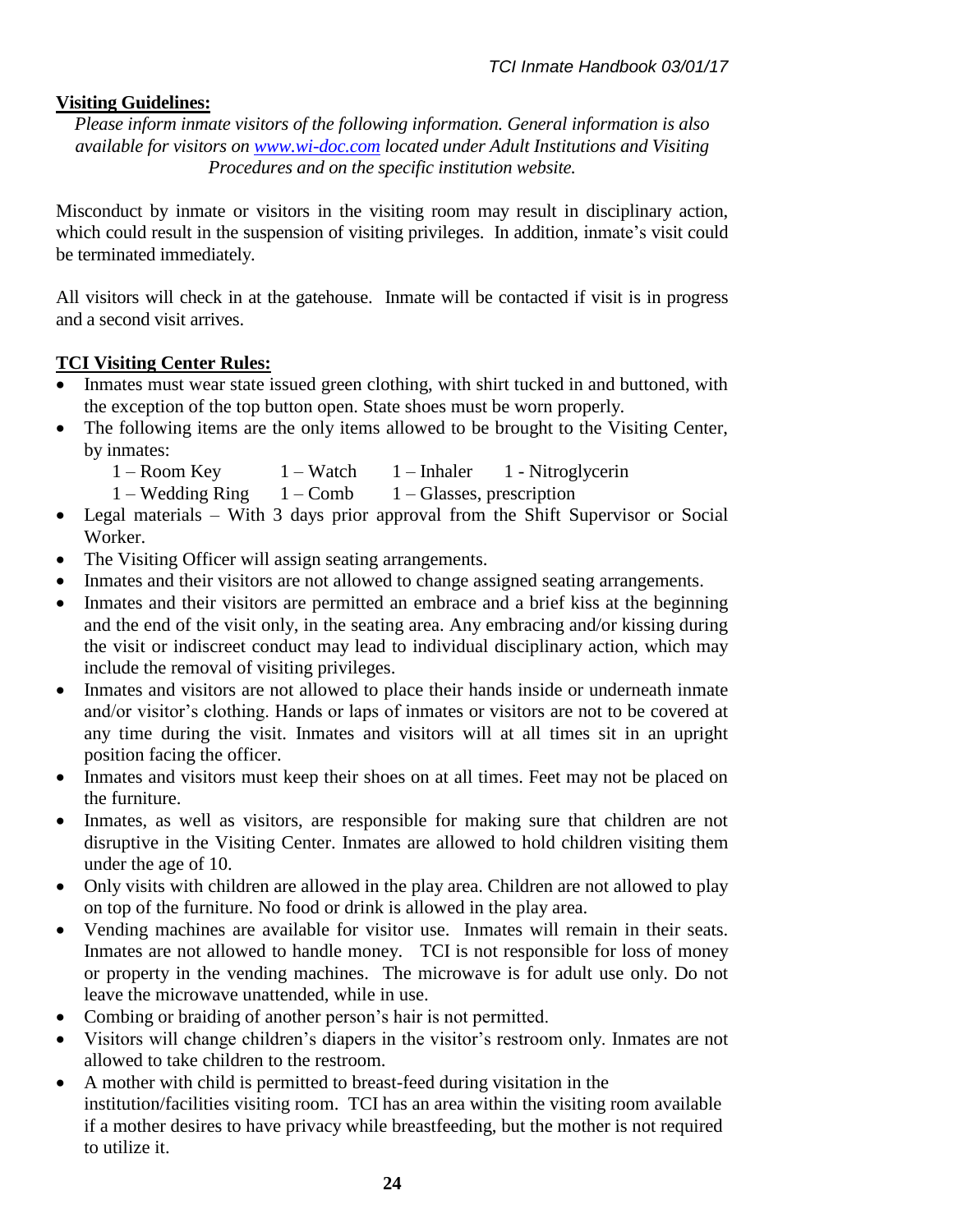- Inmates and visitors, who choose to visit in the Outside Visiting Area, will be limited to 2 trips back to the inside Visiting Center. Food and drink will be allowed in the Outside Visiting area, but may periodically be restricted, due to items attracting bees.
- No property items are to be taken or exchanged between visitors and inmates from the Visiting Center.
- Inmates will be informed when there is 5 minutes left of their visit. It is the inmate's responsibility to say good-bye before time expires.
- Inmates are responsible for cleaning their tables at the end of their visits. Please use the proper receptacles provided for plastic bottles. If bottles contain liquid, empty in the sink prior to disposal.
- Inmates will remain seated until instructed by the Officer.
- Inmates and visitors are not allowed verbal exchange upon departure from the Visiting Center.

## **Inmate Recreational Photos/Visiting Room**

Inmates may have photos taken of self and/or visitors while on a visit.

- Cost \$2.00 per photo. Limit 3 per visit.
- Visitors may purchase photo tokens in the gatehouse prior to entrance.
- Request photos at beginning of visit.
- Inmates may pay for photos with DOC-184, Disbursement Request.
- Photos will be taken in designated area only.
- Inappropriate poses that are sexually suggestive or that represent any affiliation with a disruptive group are not allowed.
- Inmates may only wear make-up sold on canteen.
- Once printed, retakes may be authorized for poor quality only, not "disliked" expressions.
- Photos will be stamped on back "Taycheedah Correctional Institution", inmate's name and number will be printed.
- Inmates may keep photos or give to visitor.

~~~~~~~~~~~~~~~~~~~~~~~~~~~~~~~~~~~~~~~~~~~~~~~~~~~~~~~~~~~~~~~~~~

#### **WORK ASSIGNMENTS** *(DAI Policy 309.00.01 Inmate Work Placement)*

Inmate work assignments will be coordinated by the institution. Inmates shall apply in writing to the specific work area supervisor for information regarding job placements.

The criteria for assigning, removal, or continued inmate work placement include:

- Medical/clinical needs including any physical or mental disabilities or behavioral disorders.
- Attitude, motivation, present and potential vocational and educational needs interests and ability.
- Potential threat to security and order of the institution from the inmate's continued placement.
- Institutional adjustment and past performance in programs and assignments.
- Physical vulnerability and security classification.
- Limitations on work participation due to population pressure.
- Complexity of extensive training requirements for the job assignment.
- Needs of the institution.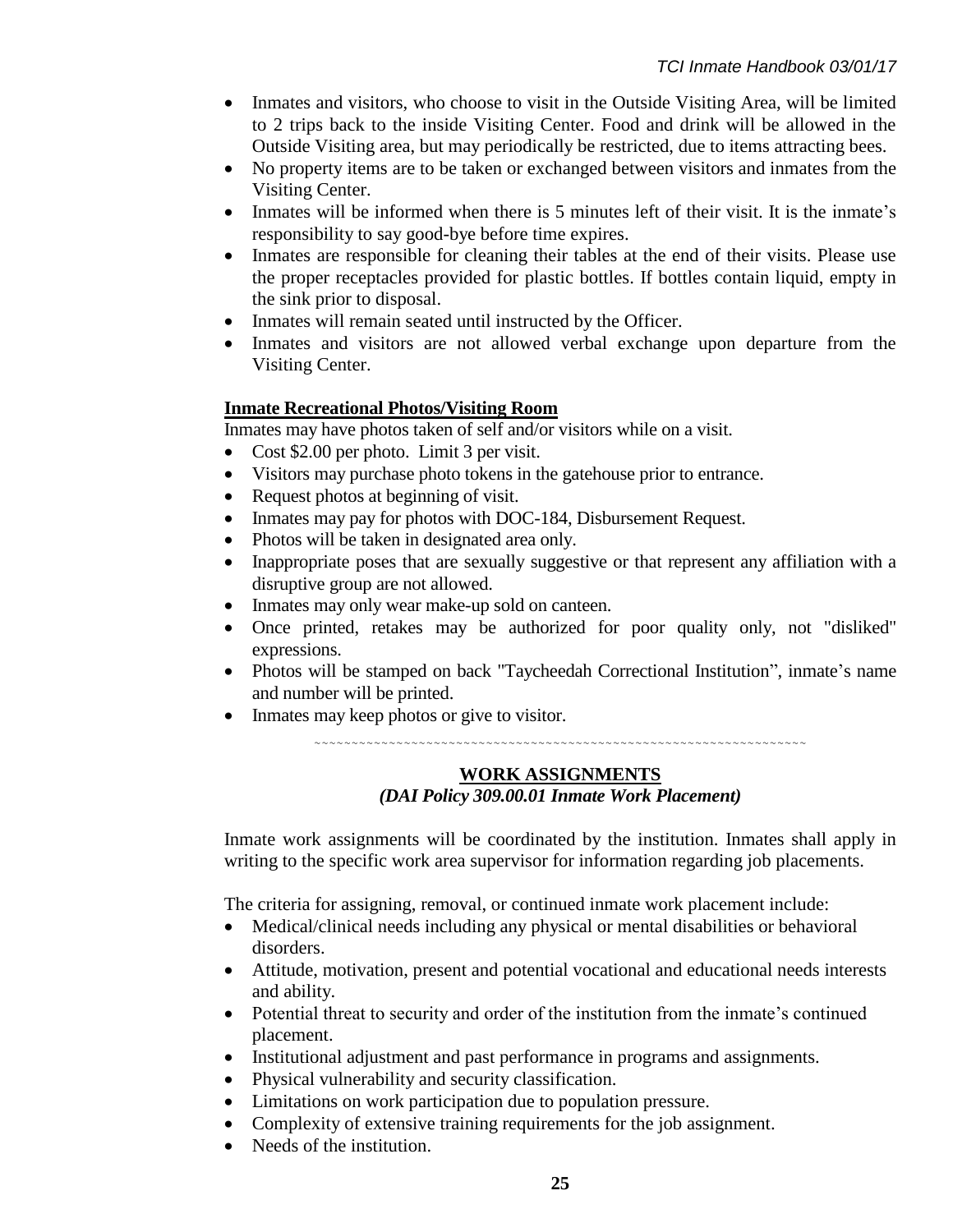## **Work Performance:**

Written appeal on a work assignment removal should be sent to the Deputy Warden for final determination within timelines per policy. Complaints may be submitted after the appeal if inmates feel a procedural error has occurred in the process.

**~~~~~~~~~~~~~~~~~~~~~~~~~~~~~~~~~~~~~~~~~~~~~~~~~~~~~~~~~~~~~~~~~~**

**26**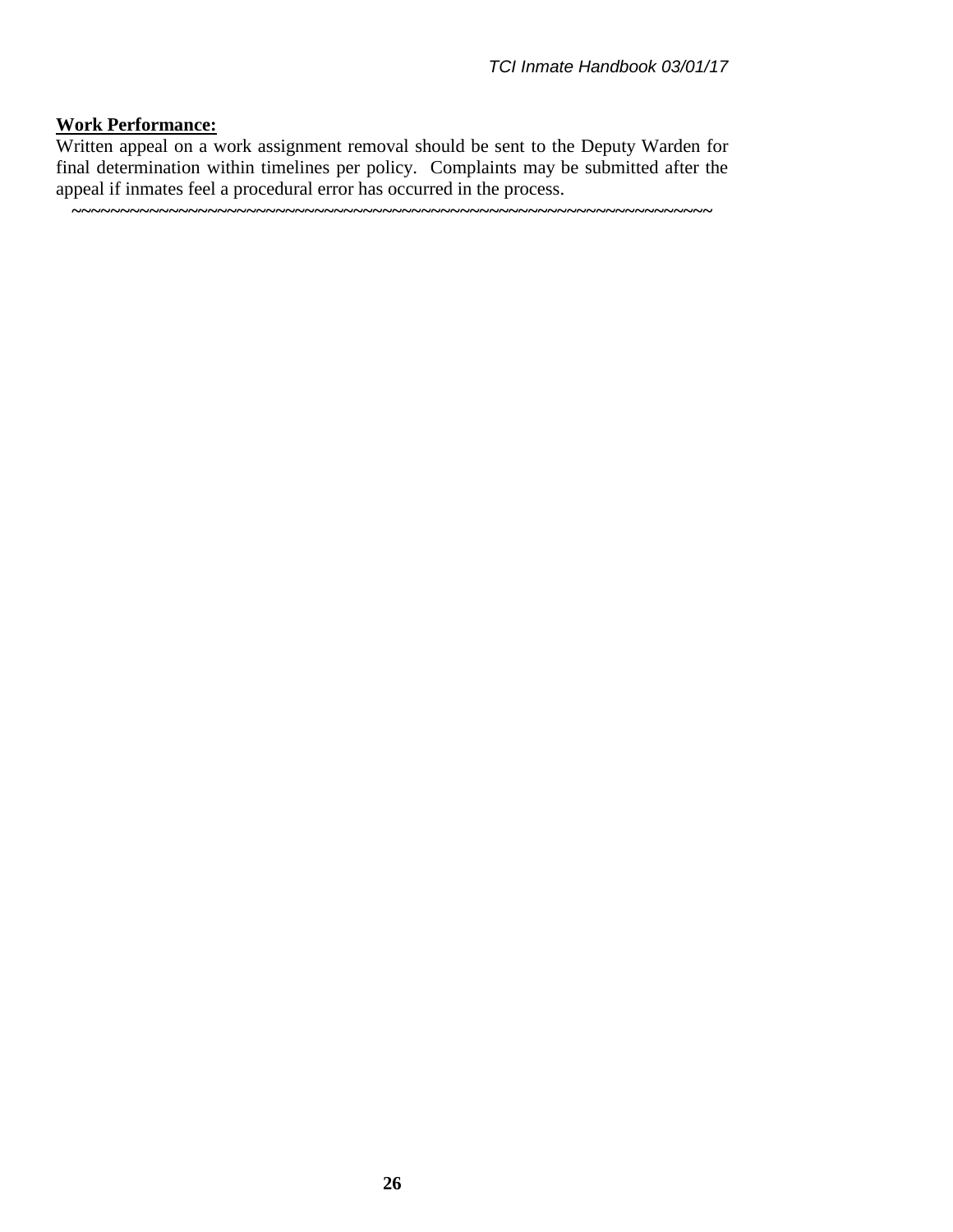#### *PLEASE NOTE:*

# *CHAIN OF COMMAND CONTACT FOR PROBLEM SOLVING*

Inmates are expected to follow the chain of command. If an inmate chooses to file an Inmate Complaint, it must be done in accordance with the established time limits pursuant to DOC 310.11(5) (d), which requires the complaint to be filed within 14 calendar days from the date of the occurrence of the event giving rise to the complaint.

Inmates sending Information/Interview Requests (DOC-761) to staff must follow the chain of command below. Inmates must start at the lowest level related to the problem before going to the next level. After waiting 10 working days for a response or resolution, inmates may contact the next and subsequent level as needed, informing them of the steps already taken and the results. Failing to follow this Chain of Command, sending requests to multiple staff, or failing to wait 10 working days will only cause delays because staff have been told to return the request if inmates have not followed these steps. Inmates may "jump levels" or ask someone else sooner only for a valid reason. When doing so, explain reason for doing it and what has been said or done so far by staff. After waiting for staff response and/or no resolve, submit a formal Inmate Complaint within the proper time limits as indicated above.

| <b>NATURE OF CONCERN</b>                           | <b>FIRST LEVEL</b>                                            | <b>SECOND LEVEL</b>                                                                                    | <b>THIRD LEVEL</b>                                            |
|----------------------------------------------------|---------------------------------------------------------------|--------------------------------------------------------------------------------------------------------|---------------------------------------------------------------|
| ACCOUNTS / DISBURSEMENTS/<br><b>ORDERS</b>         | <b>INMATE ACCOUNTS,</b><br><b>BUSINESS OFFICE</b>             | <b>FINANCIAL PROGRAM</b><br><b>SUPERVISOR</b>                                                          | CORRECTIONAL<br><b>MANAGEMENT SERVICES</b><br><b>DIRECTOR</b> |
| <b>ADA ISSUES</b>                                  | CORRECTIONAL<br><b>MANAGEMENT SERVICES</b><br><b>DIRECTOR</b> | DEPUTY WARDEN / WARDEN                                                                                 |                                                               |
| <b>ADVOCATE</b>                                    | DUE PROCESS OFFICER                                           | <b>SECURITY SUPERVISOR</b>                                                                             | <b>SECURITY DIRECTOR</b>                                      |
| ATTORNEY / COURT CALLS                             | SOCIAL SERVICES STAFF                                         | <b>RECORDS SUPERVISOR</b>                                                                              | SOCIAL SERVICES DIRECTOR                                      |
| <b>BARBER / COSMETOLOGY SERVICES</b><br>/ HAIRCARE | <b>COSMETOLOGY</b><br><b>INSTRUCTOR</b>                       | <b>EDUCATION DIRECTOR</b>                                                                              |                                                               |
| <b>CANTEEN</b>                                     | UNIT STAFF (before bag is<br>opened)                          | <b>INVENTORY CONTROL</b><br><b>COORDINATOR</b>                                                         | <b>FINANCIAL PROGRAM</b><br><b>SUPERVISOR</b>                 |
| CHAPEL / CLERGY VISITS                             | <b>CHAPLAIN</b>                                               | <b>CORRECTIONS PROGRAM</b><br><b>SUPERVISOR</b>                                                        | <b>DEPUTY WARDEN</b>                                          |
| <b>CLASSIFICATION / PROGRAM</b><br><b>REVIEW</b>   | <b>CLASSIFICATION</b><br><b>SPECIALIST</b>                    | <b>BOCM DIRECTOR</b>                                                                                   |                                                               |
| <b>ACCESS TO CARE</b>                              | <b>ANY STAFF</b>                                              | HSU/<br>DENTAL/PSYCHOLOGISTS                                                                           |                                                               |
| <b>DENTAL</b>                                      | <b>DENTAL STAFF</b>                                           | <b>HSU MANAGER</b>                                                                                     |                                                               |
| <b>EDUCATION COURSES / CLASSES</b>                 | <b>GUIDANCE COUSELOR</b>                                      | <b>EDUCATION DIRECTOR</b>                                                                              |                                                               |
| <b>EMERGENCY CONTACT FORMS</b>                     | SOCIAL SERVICES / SOCIAL<br><b>WORKER</b>                     | <b>RECORDS SUPERVISOR</b>                                                                              | SOCIAL SERVICES DIRECTOR                                      |
| <b>EMERGENCY TELEPHONE CALLS</b>                   | ASSIGNED SOCIAL WORKER                                        | SOCIAL SERVICES DIRECTOR /<br><b>CORRECTIONS PROGRAM</b><br>SUPERVISOR / SECURITY<br><b>SUPERVISOR</b> | <b>DEPUTY WARDEN</b>                                          |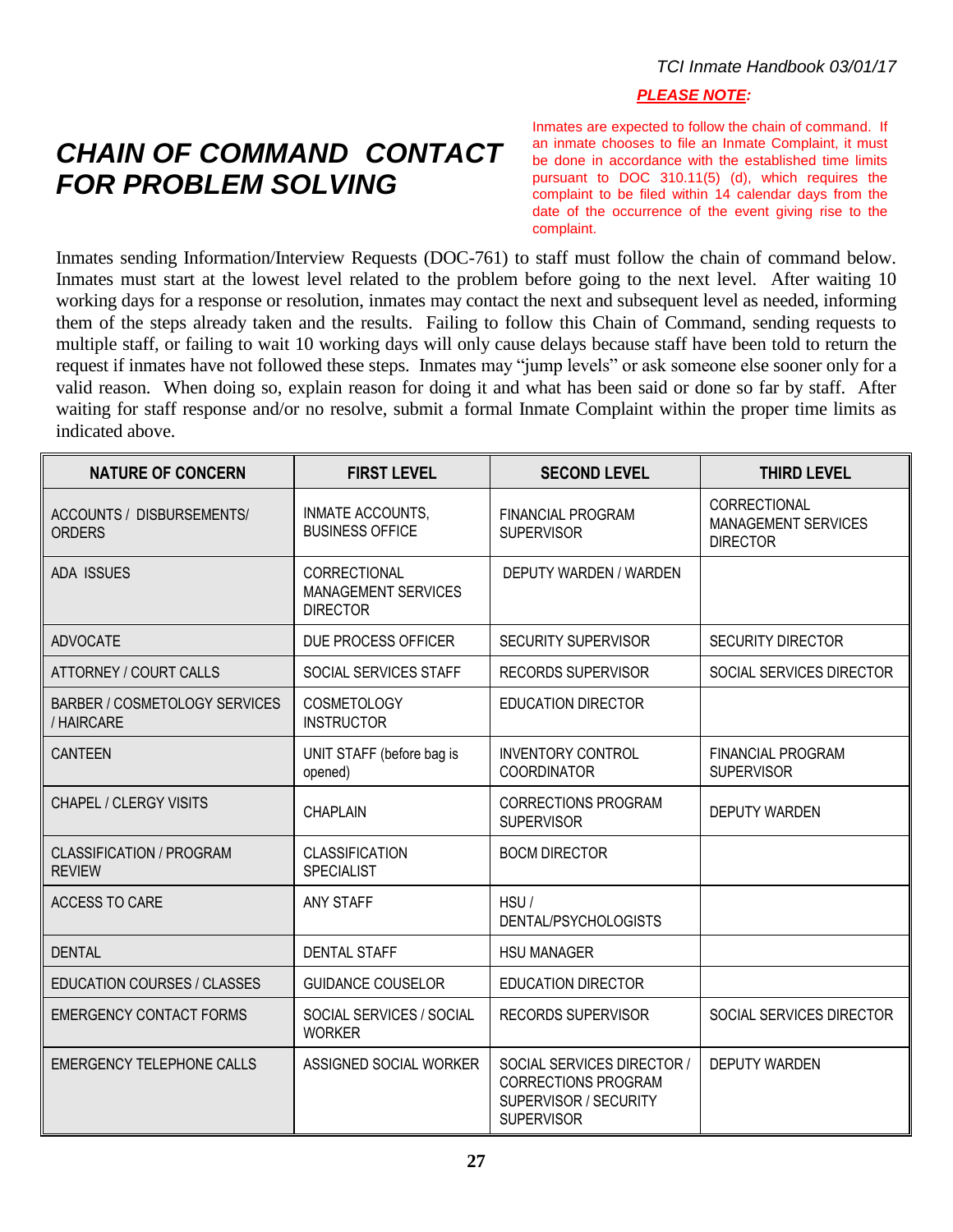| <b>NATURE OF CONCERN</b>                                                        | <b>FIRST LEVEL</b>                       | <b>SECOND LEVEL</b>                                                                                | <b>THIRD LEVEL</b>                                                       |
|---------------------------------------------------------------------------------|------------------------------------------|----------------------------------------------------------------------------------------------------|--------------------------------------------------------------------------|
| EXTENDED / SPECIAL VISITS                                                       | ASSIGNED SOCIAL WORKER                   | <b>CORRECTIONS PROGRAM</b><br>SUPERVISOR / SOCIAL<br><b>SERVICES DIRECTOR</b>                      | <b>DEPUTY WARDEN</b>                                                     |
| EYE CARE (OPTICAL)                                                              | <b>HSU STAFF</b>                         | HSU ASSISTANT MANAGER                                                                              | <b>HSU MANAGER</b>                                                       |
| <b>FOOD SERVICE</b>                                                             | <b>FOOD SERVICE STAFF</b>                | <b>FOOD SERVICE MANAGER</b>                                                                        | <b>FOOD SERVICE</b><br><b>ADMINISTRATOR</b>                              |
| HAIRCUT (only RHU and MSMU Wing 1)                                              | UNIT SERGEANT                            | <b>COSMETOLOGY INSTRUCTOR</b>                                                                      |                                                                          |
| <b>HEALTH SERVICES</b>                                                          | <b>HSU STAFF</b>                         | HSU ASSISTANT MANAGER                                                                              | <b>HSU MANAGER</b>                                                       |
| <b>HOBBY</b>                                                                    | PROPERTY SERGEANT                        | PROPERTY SUPERVISOR                                                                                |                                                                          |
| <b>HOUSING UNIT PROBLEM / SECURITY</b><br><b>ISSUES</b>                         | <b>UNIT OFFICER</b>                      | <b>UNIT SERGEANT</b>                                                                               | SECURITY SUPERVISOR /<br><b>CORRECTIONS PROGRAM</b><br><b>SUPERVISOR</b> |
| LAIP                                                                            | ASSIGNED SOCIAL WORKER                   | <b>RECORDS SUPERVISOR</b>                                                                          | SOCIAL SERVICES DIRECTOR                                                 |
| LAUNDRY / STATE CLOTHING<br><b>EXCHANGE</b>                                     | <b>LAUNDRY OFFICER</b>                   | <b>SECURITY SUPERVISOR</b>                                                                         |                                                                          |
| LAW LIBRARY (UNIT)                                                              | UNIT OFFICER/SERGEANT                    | UNIT SECURITY SUPERVISOR /<br><b>CORRECTIONS PROGRAM</b><br><b>SUPERVISOR</b>                      | <b>EDUCATION DIRECTOR</b>                                                |
| LAW LIBRARY / LIBRARY                                                           | <b>LIBRARIAN</b>                         | <b>EDUCATION DIRECTOR</b>                                                                          | <b>DEPUTY WARDEN</b>                                                     |
| LEGAL SUPPLIES                                                                  | <b>INMATE ACCOUNTS</b>                   | <b>FINANCIAL PROGRAM</b><br><b>SUPERVISOR</b>                                                      | CORRECTIONAL<br><b>MANAGEMENT SERVICES</b><br><b>DIRECTOR</b>            |
| <b>MAIL</b>                                                                     | MAIL/PROPERTY SERGEANT                   | MAIL/PROPERTY SUPERVISOR                                                                           | <b>SECURITY DIRECTOR</b>                                                 |
| <b>MAINTENANCE REPAIRS</b>                                                      | <b>HOUSING UNIT SERGEANT</b>             | <b>CORRECTIONS PROGRAM</b><br>SUPERVISOR / SECURITY<br><b>SUPERVISORS</b>                          |                                                                          |
| <b>MEDICATION</b>                                                               | <b>HSU STAFF</b>                         | HSU ASSISTANT MANAGER                                                                              | <b>HSU MANAGER</b>                                                       |
| MEDICAL / DENTAL COPAYMENT                                                      | HSU ASSISTANT MANAGER                    | <b>HSU MANAGER</b>                                                                                 |                                                                          |
| NOTARY SERVICE                                                                  | LIBRARIAN / RECORDS<br>OFFICE STAFF      | EDUCATION DIRECTOR /<br><b>RECORDS SUPERVISOR</b>                                                  | DEPUTY WARDEN/SOCIAL<br><b>SERVICES DIRECTOR</b>                         |
| OPEN RECORDS REQUEST                                                            | RECORDS SUPERVISOR /<br><b>HSU STAFF</b> | SOCIAL SERVICES DIRECTOR /<br><b>HSU MANAGER</b>                                                   | <b>DEPUTY WARDEN</b>                                                     |
| PAROLE QUESTIONS                                                                | SOCIALWORKER / RECORDS<br>OFFICE STAFF   | RECORDS SUPERVISOR                                                                                 | SOCIAL SERVICES DIRECTOR                                                 |
| PERSONAL SAFETY / SPN /<br>PROTECTIVE CUSTODY /<br><b>VOLUNTARY CONFINEMENT</b> | SOCIAL WORKER /<br>SECURITY SUPERVISOR   | <b>CORRECTIONS PROGRAM</b><br>SUPERVISOR/SOCIAL<br>SERVICES DIRECTOR /<br><b>SECURITY DIRECTOR</b> | <b>DEPUTY WARDEN</b>                                                     |
| <b>PROGRAMMING</b>                                                              | SOCIAL WORKER/ PSU                       | SOCIAL SERVICES DIRECTOR /<br>CORRECTIONS PROGRAM<br>SUPERVISOR / PSU                              | <b>DEPUTY WARDEN</b>                                                     |